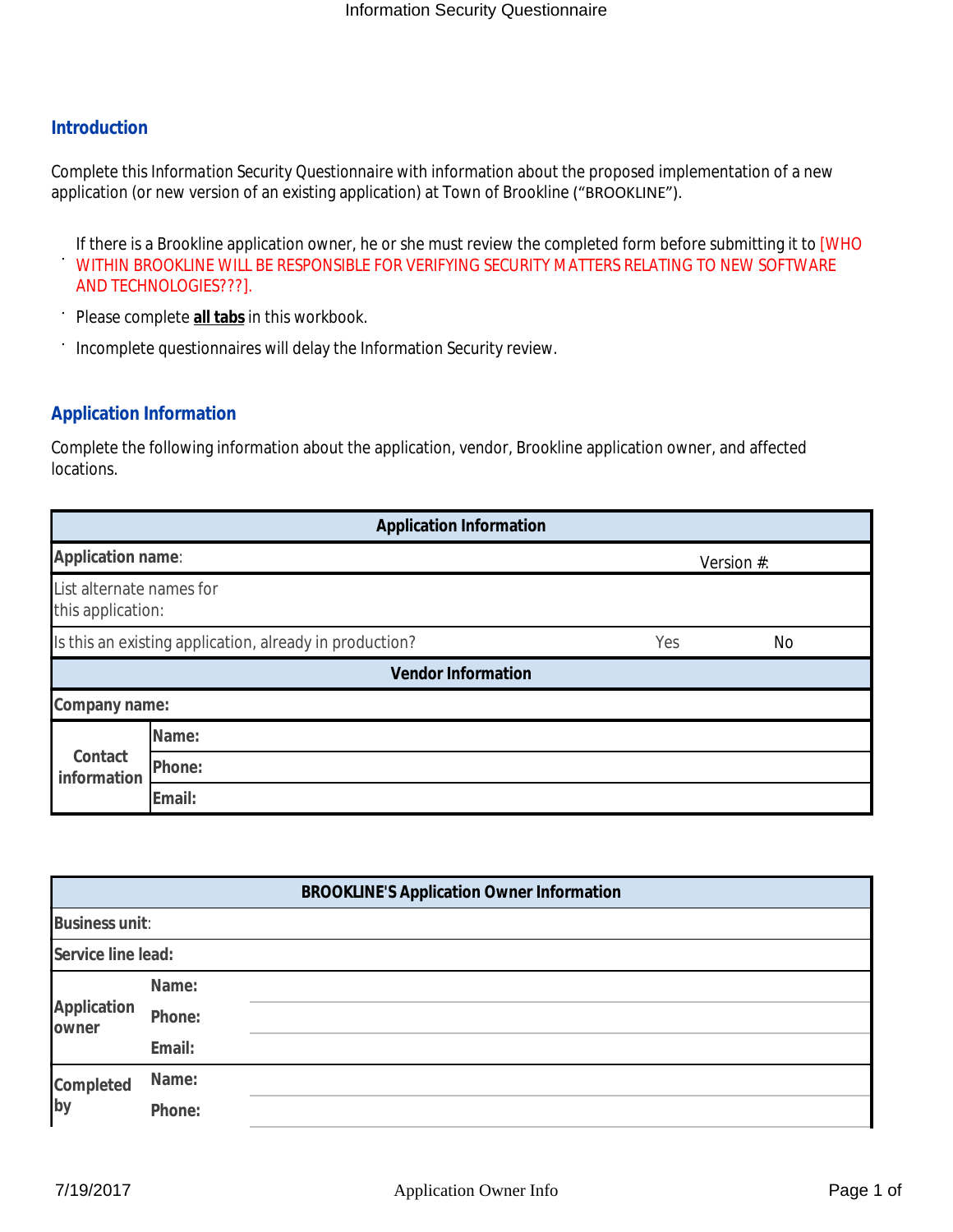**Email:**

**Date submitted**:

 $\sim$ *j* 

## **Application Usage Information**

How many people are responsible for providing support for this product or service?

What is the general function or purpose of this application?

| How many users will<br>use this application? | Fewer<br>than 10 | Fewer<br>than 100 | Fewer than<br>500 | Fewer than<br>1000 | Over<br>1000 |
|----------------------------------------------|------------------|-------------------|-------------------|--------------------|--------------|
| <b>Town of Brookline</b>                     |                  |                   |                   |                    |              |
| Police Department                            |                  |                   |                   |                    |              |
| Fire Department                              |                  |                   |                   |                    |              |
| Public Works Department                      |                  |                   |                   |                    |              |
| School Department                            |                  |                   |                   |                    |              |
| Other:                                       |                  |                   |                   |                    |              |

# **Personal Identification Information (PII) Identifiers**

| Does the use case scenario for this application store, process, or transmit any of the following PII identifiers in this |  |
|--------------------------------------------------------------------------------------------------------------------------|--|
| implementation?                                                                                                          |  |

| Bank / Credit Union account numbers | Home phone number                                  |
|-------------------------------------|----------------------------------------------------|
| Biometrics (finger / face print)    | <b>IP Address</b>                                  |
| Birth certificate                   | Mother's maiden name                               |
| Citizenship                         | Name                                               |
| Credit card expiration date         | Other identity verification or authentication data |
| Credit card number                  | Passport number                                    |
| Criminal records                    | Personal phone number                              |
| Date of birth                       | Personal e-mail address                            |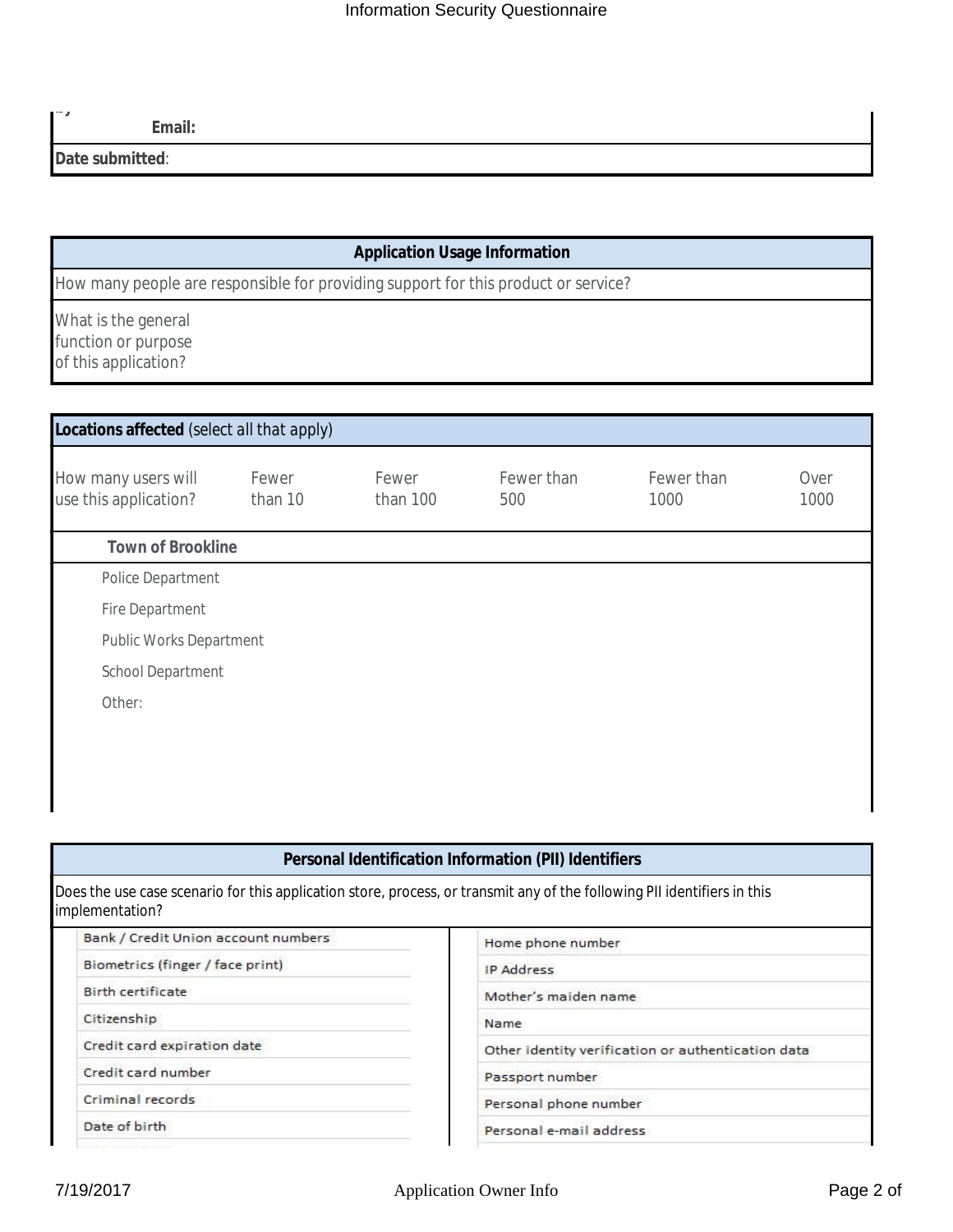### Date of death

Death certificate number

Dependent information

Disability information

Driver's license number

Financial data

Home address

Race or Ethnicity

Salary and bonus

Social Security number

Vehicle registration plate number

Work eligibility

 **None of the above or not applicable**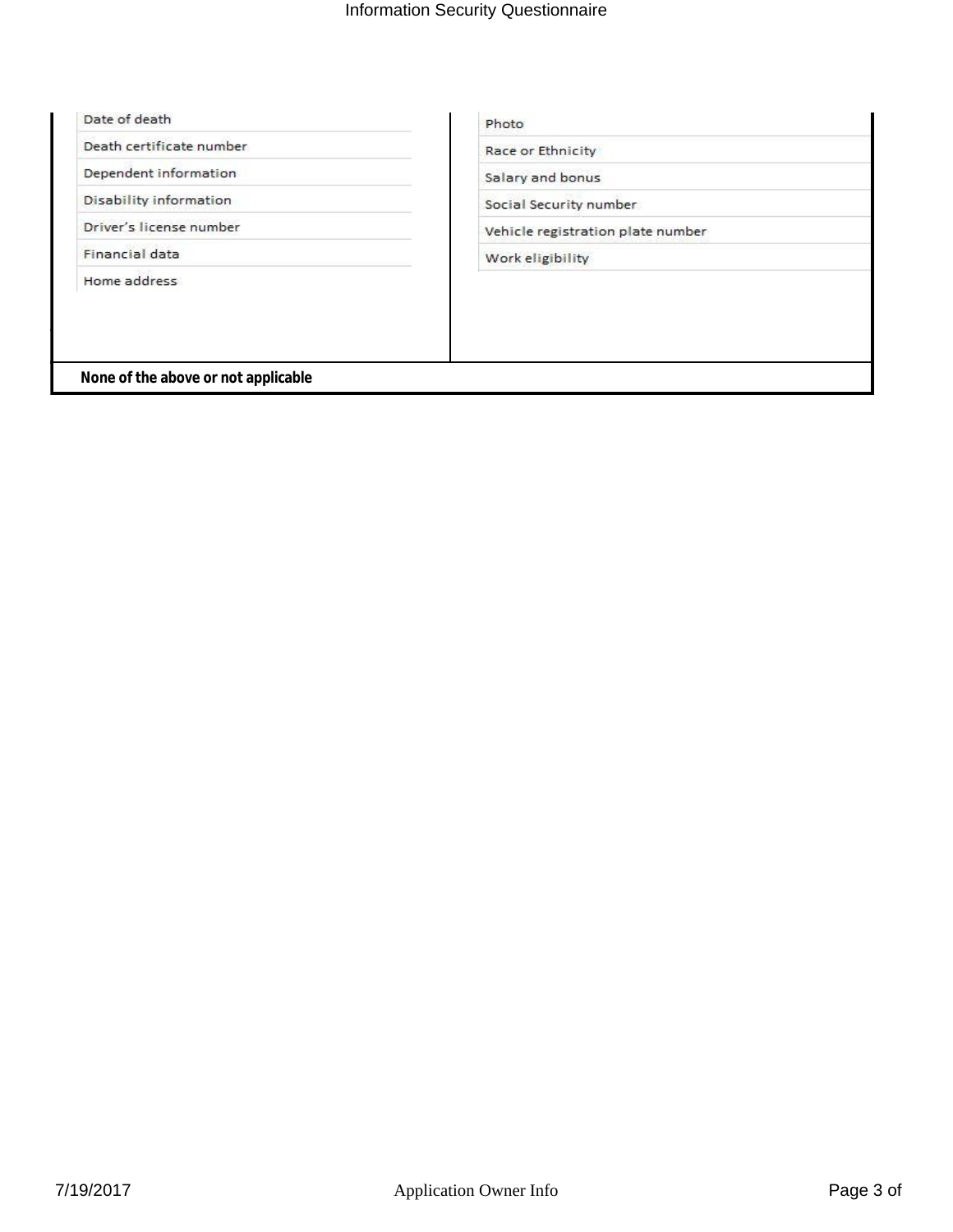| <b>User Accounts &amp; Password Controls</b>                                                                                                                                                                |                                                                                                                                                                                                                  |
|-------------------------------------------------------------------------------------------------------------------------------------------------------------------------------------------------------------|------------------------------------------------------------------------------------------------------------------------------------------------------------------------------------------------------------------|
|                                                                                                                                                                                                             | Automated provisioning/de-provisioning                                                                                                                                                                           |
| Who is responsible for provisioning users for this application?                                                                                                                                             | Account Control Team / Help Desk<br><b>BROOKLINE Application Owner</b><br>Vendor                                                                                                                                 |
| How many users will use this application?                                                                                                                                                                   | Fewer than 10<br>Fewer than 100<br>Fewer than 500<br>Fewer than 1000<br>$1000+$                                                                                                                                  |
| How many locations will use this application?                                                                                                                                                               | Town wide<br>Multiple sites with independent controls                                                                                                                                                            |
| Will the installation of this application authenticate users<br>against Brookline's Active Directory (AD) infrastructure?                                                                                   | One Department or site only<br>Yes<br>No, it is available, but not enabled<br>No, it is not available from the vendor                                                                                            |
| Are there any shared or Generic User Accounts used?<br>(An account used by multiple users for the purpose of logging<br>into an application)<br>a) Can these accounts be disabled, to allow only individual | Yes<br>Yes, for vendor support only<br>No<br>Yes                                                                                                                                                                 |
| named user accounts<br>b) Who is this account used by and for what purpose?                                                                                                                                 | No<br>Þ                                                                                                                                                                                                          |
| (An account used for predefined, scheduled tasks without<br>user interaction. These do not include accounts used for                                                                                        | Yes<br>No                                                                                                                                                                                                        |
| Is this application called solely from another application?                                                                                                                                                 | Yes, this application is only accessed via a<br>service account from the parent<br>application.<br>'Yes, this application is only accessed<br>with the user's cached credentials from<br>the parent application. |
|                                                                                                                                                                                                             | Yes, the user must authenticate manually<br>before accessing this application.                                                                                                                                   |
|                                                                                                                                                                                                             | No, this application is independent and<br>the user must authenticate manually<br>before accessing this application                                                                                              |
| Upon termination or transfer, will the user's access be<br>disabled or deleted within the application?                                                                                                      | Users are disabled, marked as inactive,<br>etc. within the application.<br>Users are deleted from the application                                                                                                |
|                                                                                                                                                                                                             | No action is taken within the application.                                                                                                                                                                       |
| Is there a documented procedure for terminating users from<br>the application?                                                                                                                              | Yes<br>In progress<br>No                                                                                                                                                                                         |
| What is the timeframe for terminating a user from this<br>application?                                                                                                                                      | < 2 hours<br>< 1 day<br>< 2 days<br>No restriction                                                                                                                                                               |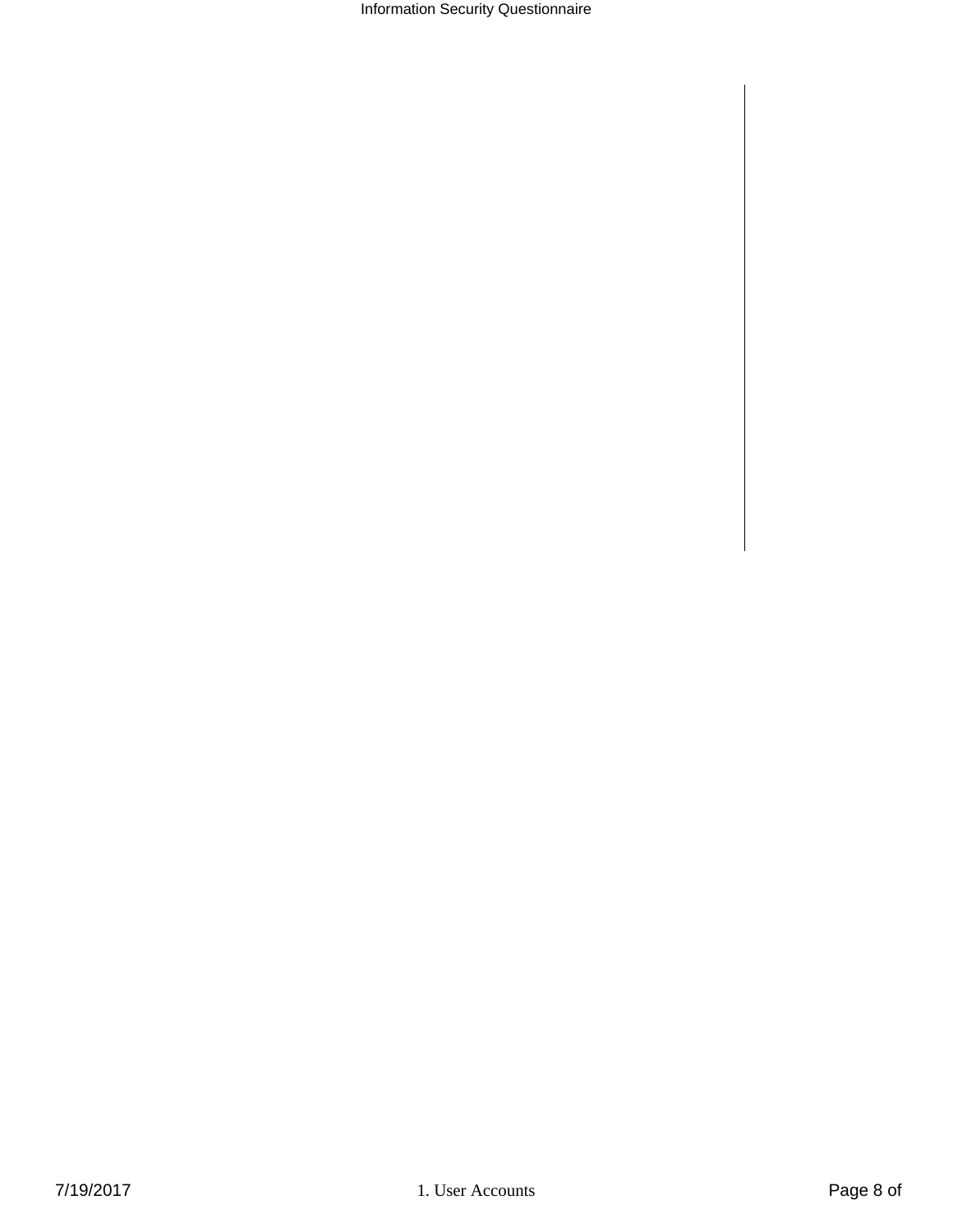|    | <b>Application Controls</b>                                                                                                                                                                     |                                                                                                                                                                                                                                                                                                                                                                                                                                                                      |
|----|-------------------------------------------------------------------------------------------------------------------------------------------------------------------------------------------------|----------------------------------------------------------------------------------------------------------------------------------------------------------------------------------------------------------------------------------------------------------------------------------------------------------------------------------------------------------------------------------------------------------------------------------------------------------------------|
| А  | Will this application be void of PII data?                                                                                                                                                      | Yes                                                                                                                                                                                                                                                                                                                                                                                                                                                                  |
|    |                                                                                                                                                                                                 | No                                                                                                                                                                                                                                                                                                                                                                                                                                                                   |
|    | 1 Are users assigned ROLES (Role Based Access) within the application?                                                                                                                          | Yes<br>No, role based access controls are not<br>available from the vendor<br>No, role based access controls are<br>disabled.                                                                                                                                                                                                                                                                                                                                        |
|    | a) Roles are established such that:<br>(select all that apply)                                                                                                                                  | Some users only have View only access<br>Some users have Create, Modify, Delete<br>access<br>Only some users are Application<br>Administrators<br>All users have access to all data<br>Users are grouped by title, dept, job<br>desc, etc.<br>Users are grouped per department or<br>site<br>Users are grouped per facility or location<br>Users can access only select patients<br>Restrictions are imposed on IT staff<br>Restrictions are imposed on vendor staff |
| 2  | What is the Application Inactivity Timeout value?                                                                                                                                               | Other (Please list on the Notes Tab)<br>30 minutes or less<br>over 30 minutes<br>currently disabled<br>Not available from the vendor                                                                                                                                                                                                                                                                                                                                 |
| 3  | Does the application restrict access to printing?                                                                                                                                               | Yes<br>This is a web application, printing is a<br>function of the browser<br>No                                                                                                                                                                                                                                                                                                                                                                                     |
| 4  | Is the application version under an active support contract?                                                                                                                                    | Yes<br>No                                                                                                                                                                                                                                                                                                                                                                                                                                                            |
| 5  | Does the application owner review application security patches and apply where needed within 60 days of release?                                                                                | Yes<br>No, but within 6 months<br>No                                                                                                                                                                                                                                                                                                                                                                                                                                 |
| 6  | What is the back-end database type?                                                                                                                                                             | None, no database used<br>Oracle<br>MS SQL<br>mysql<br>Other:<br>{please explain on Notes<br>tab}                                                                                                                                                                                                                                                                                                                                                                    |
| 7  | Does this solution require anti-virus scanning exceptions on the server or endpoint device (such as directory exclusions)?<br>(Please explain in the Notes tab or provide vendor documentation) | Yes<br>No                                                                                                                                                                                                                                                                                                                                                                                                                                                            |
| 8  | (A medical device is an instrument, apparatus, implant, in vitro reagent, or similar or related article that is used to                                                                         | Yes                                                                                                                                                                                                                                                                                                                                                                                                                                                                  |
| 9  | diagnose, prevent, or treat disease or other conditions, and does not achieve its purposes through chemical action within                                                                       | No<br>Yes                                                                                                                                                                                                                                                                                                                                                                                                                                                            |
|    | Will users be provided training in the use of this application?                                                                                                                                 | No                                                                                                                                                                                                                                                                                                                                                                                                                                                                   |
| 10 | Is the necessity for protecting PHI reinforced during training of this application?                                                                                                             | Yes<br>No                                                                                                                                                                                                                                                                                                                                                                                                                                                            |
| 11 | Will users be provided training regarding the application's security features?                                                                                                                  | Yes<br>No                                                                                                                                                                                                                                                                                                                                                                                                                                                            |
|    |                                                                                                                                                                                                 |                                                                                                                                                                                                                                                                                                                                                                                                                                                                      |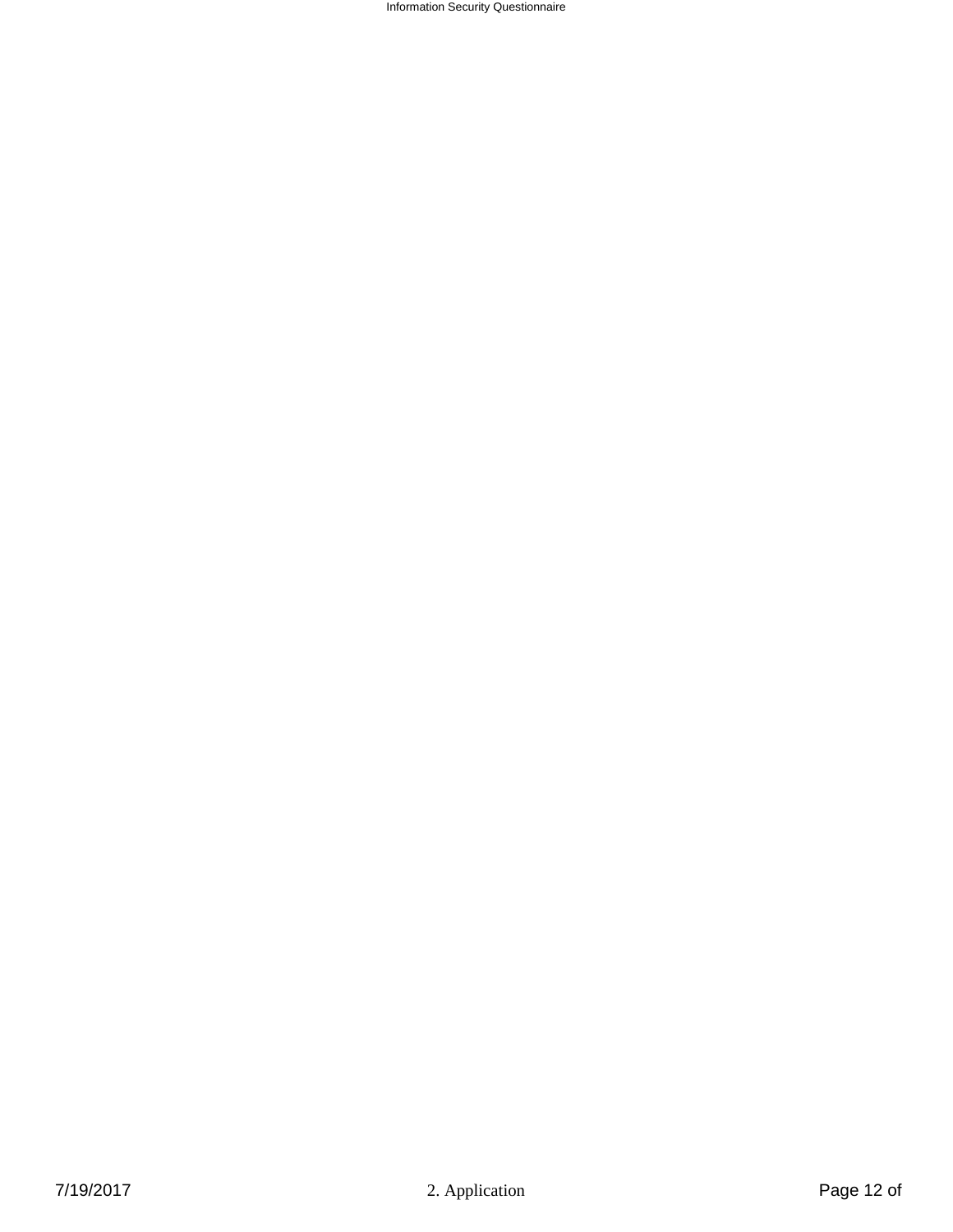|   | <b>Audit Logging &amp; Monitoring</b>                         |                                |
|---|---------------------------------------------------------------|--------------------------------|
| 1 |                                                               | Yes                            |
|   | Are log-on activities recorded in the audit trail?            | Not Applicable                 |
|   |                                                               | Not Logged                     |
|   |                                                               |                                |
|   |                                                               |                                |
| 2 |                                                               | Yes                            |
|   | Are log-off activities recorded in the audit trail?           | Not Applicable                 |
|   |                                                               | Not Logged                     |
|   |                                                               |                                |
|   |                                                               |                                |
| 3 |                                                               | Yes                            |
|   | Are failed log-in attempts recorded in the audit trail?       | Not Applicable                 |
|   |                                                               | Not Logged                     |
|   |                                                               |                                |
|   |                                                               |                                |
| 4 |                                                               | Yes                            |
|   | Are view access activities recorded in the audit trail?       | Not Applicable                 |
|   |                                                               | Not Logged                     |
|   |                                                               |                                |
|   |                                                               |                                |
| 5 | Are create/modify/delete activities recorded in the audit     | Yes                            |
|   | trail?                                                        | Not Applicable                 |
|   |                                                               | Not Logged                     |
|   |                                                               |                                |
|   |                                                               |                                |
| 6 |                                                               | Printing is not available      |
|   | Is printing of PII or screen printing of PII, recorded in the | Yes                            |
|   | audit trail?                                                  | Application is browser based   |
|   |                                                               | No, printing is not logged     |
|   |                                                               |                                |
|   |                                                               |                                |
| 7 |                                                               | Yes                            |
|   | Are audit logs searchable & extractible per user?             | Yes, By request of vendor only |
|   |                                                               | No                             |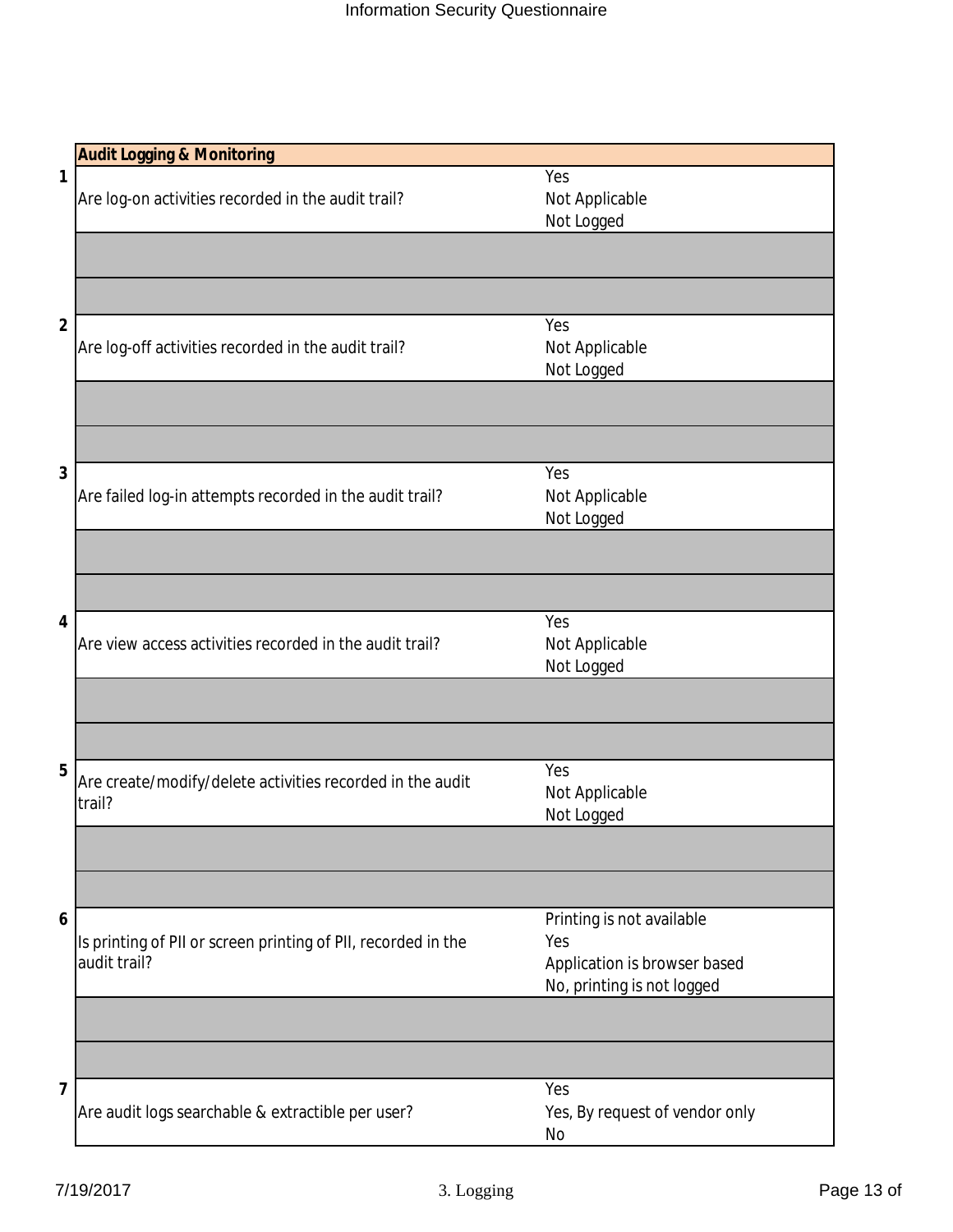| 8  | Are audit logs searchable and extractible per patient or<br>object? |   | Yes<br>Yes, But by request of vendor only<br>No |
|----|---------------------------------------------------------------------|---|-------------------------------------------------|
| 9  | Are the application logs retained for six(6) or more years?         |   | Yes<br>No                                       |
|    |                                                                     |   |                                                 |
|    |                                                                     |   |                                                 |
| 10 |                                                                     |   | Monthly or less                                 |
|    |                                                                     |   | Log Monitoring application (SIEM) is used       |
|    | Are the security & audit logs reviewed?                             |   | Quarterly                                       |
|    |                                                                     |   | Only when requested                             |
|    |                                                                     |   | <b>Never</b>                                    |
|    | 11 Who reviews the security & audit Logs?                           | Þ |                                                 |
|    |                                                                     |   |                                                 |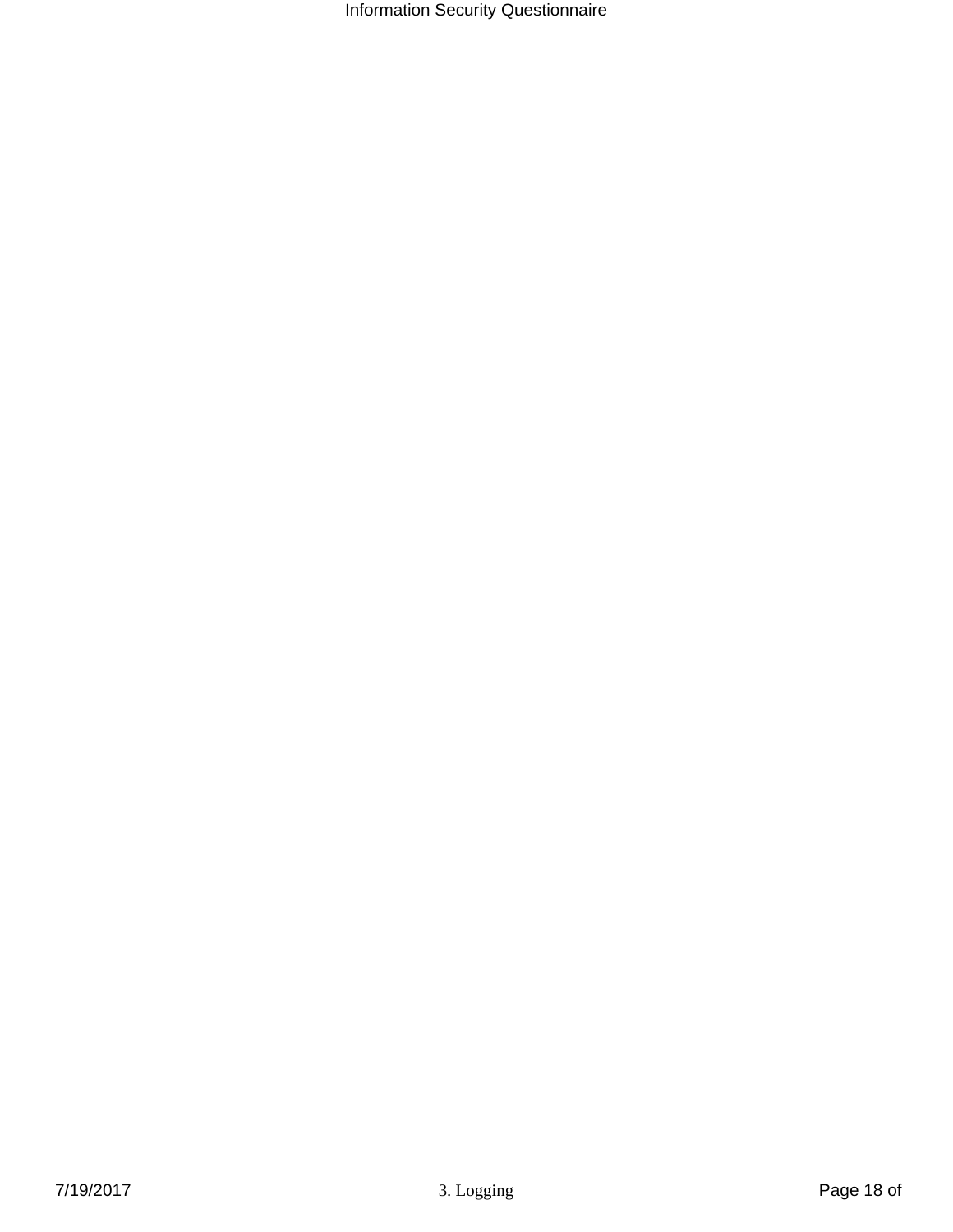**1**

Is Database Encryption available from the vendor?

a) Can and will database encryption be enabled?

**2**

Will the PII data reside on an encrypted storage volume?

 ${\cal F}$  and  ${\cal F}$  and  ${\cal F}$  and  ${\cal F}$  and  ${\cal F}$  and  ${\cal F}$  and  ${\cal F}$  and  ${\cal F}$ 

 ${\cal F}$  and  ${\cal F}$  and  ${\cal F}$  and  ${\cal F}$  and  ${\cal F}$  and  ${\cal F}$  and  ${\cal F}$ 

**3**

Does the application support full hard disk encryption of the client pc or laptop?

**4** Are there constraints in place to ensure data integrity of the database?

 {*e.g. entity integrity, referential integrity, domain integrity, etc.*}

**5** Are there integrity checks in place to ensure file based data integrity?

 {*e.g. checksum verification, CRC, parity, mirroring, etc.*}

**6** Does the application support USB encryption?

**7**

Does the use case scenario limit application users to inside the US only?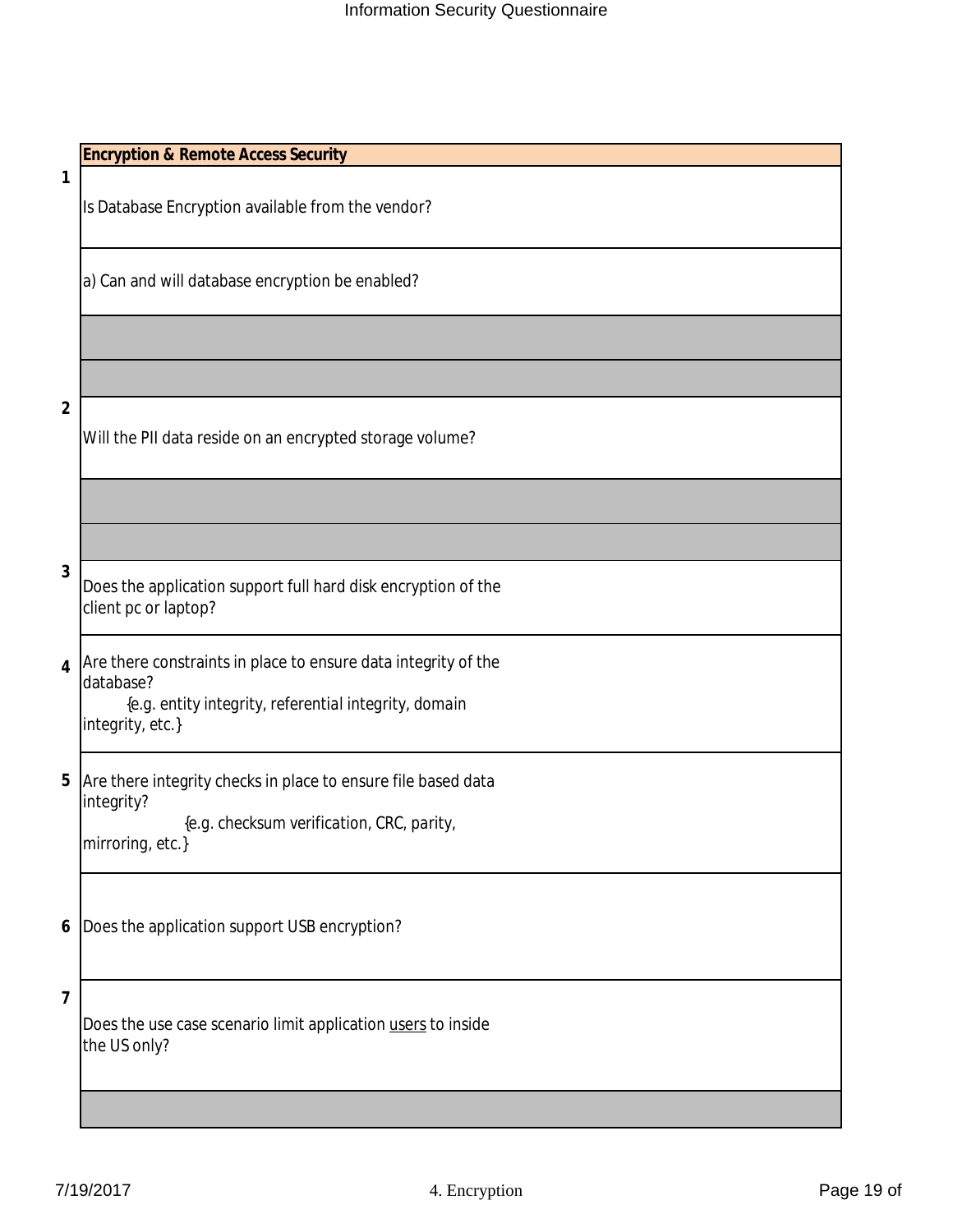|   | ٩        |   |         |  |
|---|----------|---|---------|--|
|   |          |   |         |  |
|   | ۰,<br>۰, |   |         |  |
| × |          | v | č<br>۰. |  |

Does the vendor's staff that will have access to BROOKLINE data or the infrastructure that supports it, reside solely in the United States?

a) From what country or countries will the staff connect from?

### **9**

Does this application use a Publicly Accessible web site?

### **10**

Will confidential data be saved to the user's local pc or laptop?

*(select all that apply)*

### **11**

Does the use case scenario include the use of mobile phones or tablets?

a) Is the application accessed via a browser or a mobile app?

(select all that apply)

b) Will confidential data be sent or saved to the users' mobile phone or tablet?

c) What security and privacy controls are required of the users' devices by the application? *(select all that apply)*

**12** Is PII data transferred to or received from other systems?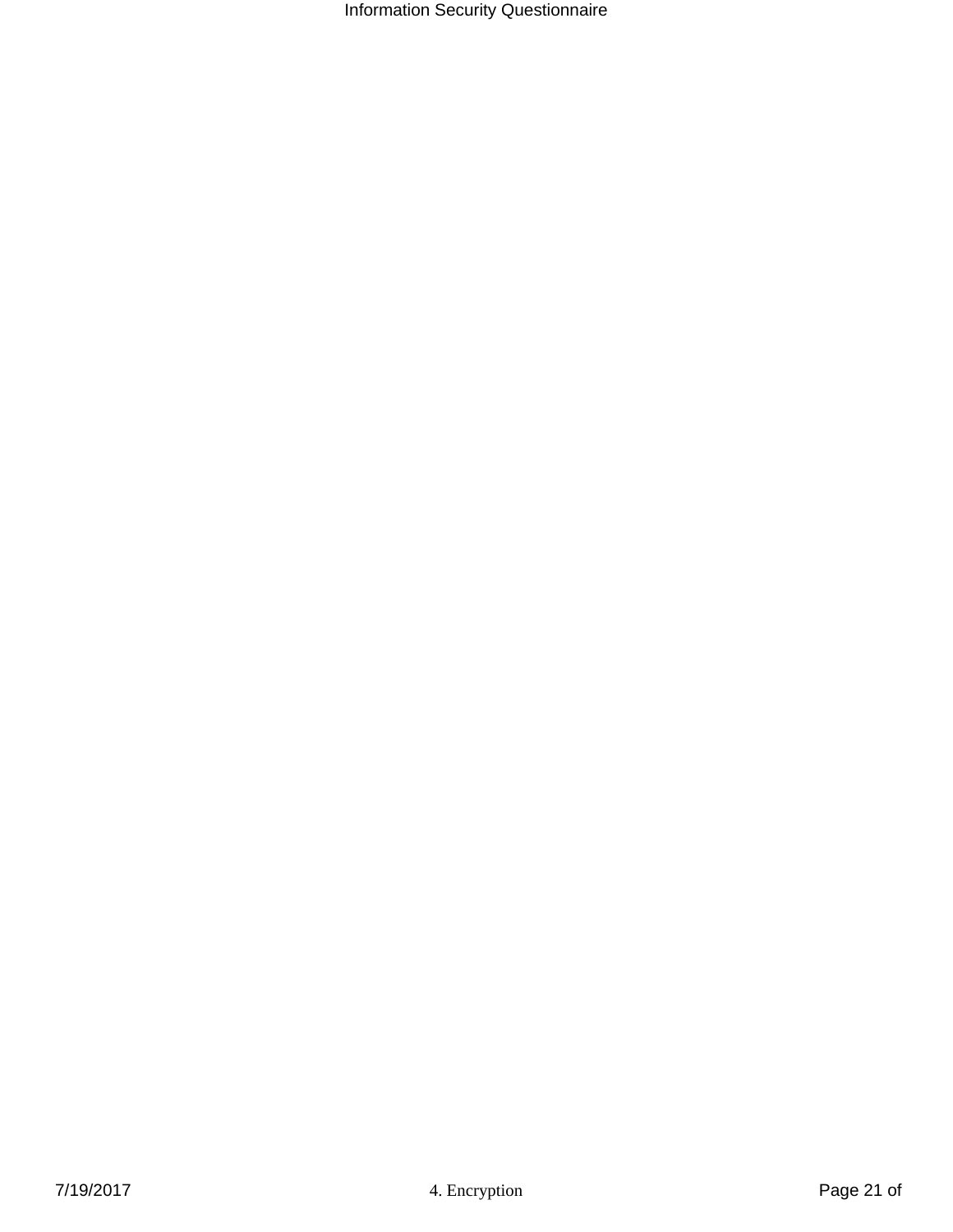| <b>ASP Specific IT Security Controls</b>                                                                                              |                                                                                                                                                           |        |
|---------------------------------------------------------------------------------------------------------------------------------------|-----------------------------------------------------------------------------------------------------------------------------------------------------------|--------|
|                                                                                                                                       |                                                                                                                                                           |        |
| (if No, skip this section.                                                                                                            | Is data stored outside of BROOKLINE's datacenters? [DOES BROOKLINE HAVE A DATA CENTER???]                                                                 |        |
| If Yes, answer the following questions with regard to the hosting facility)                                                           |                                                                                                                                                           |        |
| a) Are the servers located in a datacenter?                                                                                           |                                                                                                                                                           |        |
| b) Are the servers located at a BROOKLINE property?                                                                                   |                                                                                                                                                           |        |
| $\overline{\mathbf{2}}$                                                                                                               |                                                                                                                                                           | Þ      |
|                                                                                                                                       | Provide the entity name and address where the servers and computer equipment are located.                                                                 | Þ<br>Þ |
| 3<br>Does your organization outsource any IT functions?                                                                               |                                                                                                                                                           |        |
| 4<br>Will BROOKLINE's data be stored off-shore?                                                                                       |                                                                                                                                                           |        |
| 5                                                                                                                                     |                                                                                                                                                           |        |
| Are Backups encrypted?                                                                                                                |                                                                                                                                                           |        |
| 6                                                                                                                                     | Have any of the following certifications or reviews of the data center site(s) been performed?                                                            |        |
|                                                                                                                                       |                                                                                                                                                           |        |
|                                                                                                                                       | a. Can and will the cover sheet from the certification company be attached to this review?                                                                |        |
|                                                                                                                                       | Has your organization developed and is it maintaining an information risk management program to manage information security risks to an acceptable level? |        |
|                                                                                                                                       | Does your organization perform risk assessments to identify and quantify risks; and communicate the results to the affected parties and to management?    |        |
| Staff & Third Party C                                                                                                                 |                                                                                                                                                           |        |
| Data Center(s) are staffed and monitored 24x7x365?                                                                                    |                                                                                                                                                           |        |
| 10                                                                                                                                    |                                                                                                                                                           |        |
|                                                                                                                                       | Approximately, how many support staff will have access to the application, database, or infrastructure containing BROOKLINE's data?                       |        |
| 11                                                                                                                                    |                                                                                                                                                           |        |
|                                                                                                                                       | What application or service does your organization use to authenticate IT staff user accounts?                                                            |        |
| 12 Does your organization's staff utilize unique named accounts?                                                                      |                                                                                                                                                           |        |
| 13                                                                                                                                    |                                                                                                                                                           |        |
|                                                                                                                                       | How often are passwords changed for your staff with access to BROOKLINE's data?                                                                           |        |
| 14                                                                                                                                    | Does your organization have a procedure in place for the provisioning, monitoring and management of privileged accounts?                                  |        |
| 15                                                                                                                                    | Are entitlement reviews performed for access to information systems (e.g. applications, systems and devices)?                                             |        |
| 16                                                                                                                                    |                                                                                                                                                           |        |
|                                                                                                                                       | Does the web application support Security Assertion Markup Language (SAML) for exchanging authentication and authorization data?                          |        |
|                                                                                                                                       | Do the hosting facility's staff members or contractors have remote access capabilities to their datacenter?                                               |        |
|                                                                                                                                       | a) Is multi-factor authentication (for example, token, smart card, or One-Time-Password) required or supported?                                           |        |
| b) Are their remote sessions terminated if idle for 15 minutes or less?                                                               |                                                                                                                                                           |        |
|                                                                                                                                       |                                                                                                                                                           |        |
| 18                                                                                                                                    |                                                                                                                                                           |        |
| Network hardware & software are under support and monitored?<br>19                                                                    |                                                                                                                                                           |        |
| Vendor maintains appropriate anti-virus and patch levels?                                                                             |                                                                                                                                                           |        |
|                                                                                                                                       |                                                                                                                                                           |        |
| Do other parties have access to BROOKLINE data?                                                                                       |                                                                                                                                                           |        |
| Are logins to infrastructure devices logged and audited?                                                                              |                                                                                                                                                           |        |
| Are default passwords changed before being put into production                                                                        |                                                                                                                                                           |        |
| sal of ePHI and Personally Identifiable In                                                                                            |                                                                                                                                                           |        |
| Does BROOKLINE own the data stored at this facility?                                                                                  |                                                                                                                                                           |        |
|                                                                                                                                       |                                                                                                                                                           |        |
|                                                                                                                                       | Is there an established process for wiping or destroying data at termination?                                                                             |        |
|                                                                                                                                       | How will BROOKLINE data be removed from the data stores at the end of the contract?                                                                       |        |
|                                                                                                                                       |                                                                                                                                                           |        |
|                                                                                                                                       | How will BROOKLINE data residing on backup media be handled at the end of the contract?                                                                   |        |
| endor Infrastructure C <mark>ontrols</mark>                                                                                           |                                                                                                                                                           |        |
| Are client connections restricted to a dedicated circuit, VPN, or https?                                                              |                                                                                                                                                           |        |
|                                                                                                                                       | Are there controls in place to prevent unapproved copying of BROOKLINE data?                                                                              |        |
|                                                                                                                                       | Have manufacturer's default passwords been changed? This includes network devices, databases, applications, etc.                                          |        |
|                                                                                                                                       |                                                                                                                                                           |        |
|                                                                                                                                       | Is there an enterprise Patch Management System in place for servers and endpoint devices (e.g. workstations, laptops, and smartphones)?                   |        |
|                                                                                                                                       | Are application patches applied so version numbers are within two (2) releases of current?                                                                |        |
|                                                                                                                                       |                                                                                                                                                           |        |
|                                                                                                                                       | Are critical and important operating system (OS) patches applied so version numbers are within sixty (60) days of release date?                           |        |
|                                                                                                                                       | Are third party applications updated so version numbers are within two (2) releases of current?                                                           |        |
|                                                                                                                                       |                                                                                                                                                           |        |
|                                                                                                                                       | Are the Service Provider's staff activities logged when accessing or querying BROOKLINE data?                                                             |        |
| Are vendor staff activities logged and monitored for successful logins?                                                               |                                                                                                                                                           |        |
| Are vendor staff activities logged and monitored for failed login attempts?                                                           |                                                                                                                                                           |        |
| What are the retention periods of the vendor's activity logs?                                                                         |                                                                                                                                                           |        |
|                                                                                                                                       |                                                                                                                                                           |        |
|                                                                                                                                       | Does your organization have controls in place to ensure logging systems and log information are protected from tampering and unauthorized access?         |        |
|                                                                                                                                       |                                                                                                                                                           |        |
|                                                                                                                                       | Will multiple copies of BROOKLINE data or databases be maintained? (excluding backup media)                                                               |        |
|                                                                                                                                       | Have access roles been provisioned with administrative rights instead of assigning administrative rights to individual users on the network devices?      |        |
|                                                                                                                                       | How often are administrative passwords changed on the network devices?                                                                                    |        |
|                                                                                                                                       |                                                                                                                                                           |        |
| Was an external vulnerability scan performed within the last 2 years?                                                                 |                                                                                                                                                           |        |
| 20<br>21<br>22<br>23<br>24<br>25<br>26<br>2<br>28<br>29<br>30<br>31<br>32<br>33<br>34<br>35<br>36<br>37<br>38<br>39<br>40<br>41<br>42 |                                                                                                                                                           |        |
|                                                                                                                                       |                                                                                                                                                           |        |
| 43<br>Was an internal vulnerability scan performed within the last 2 years?                                                           |                                                                                                                                                           |        |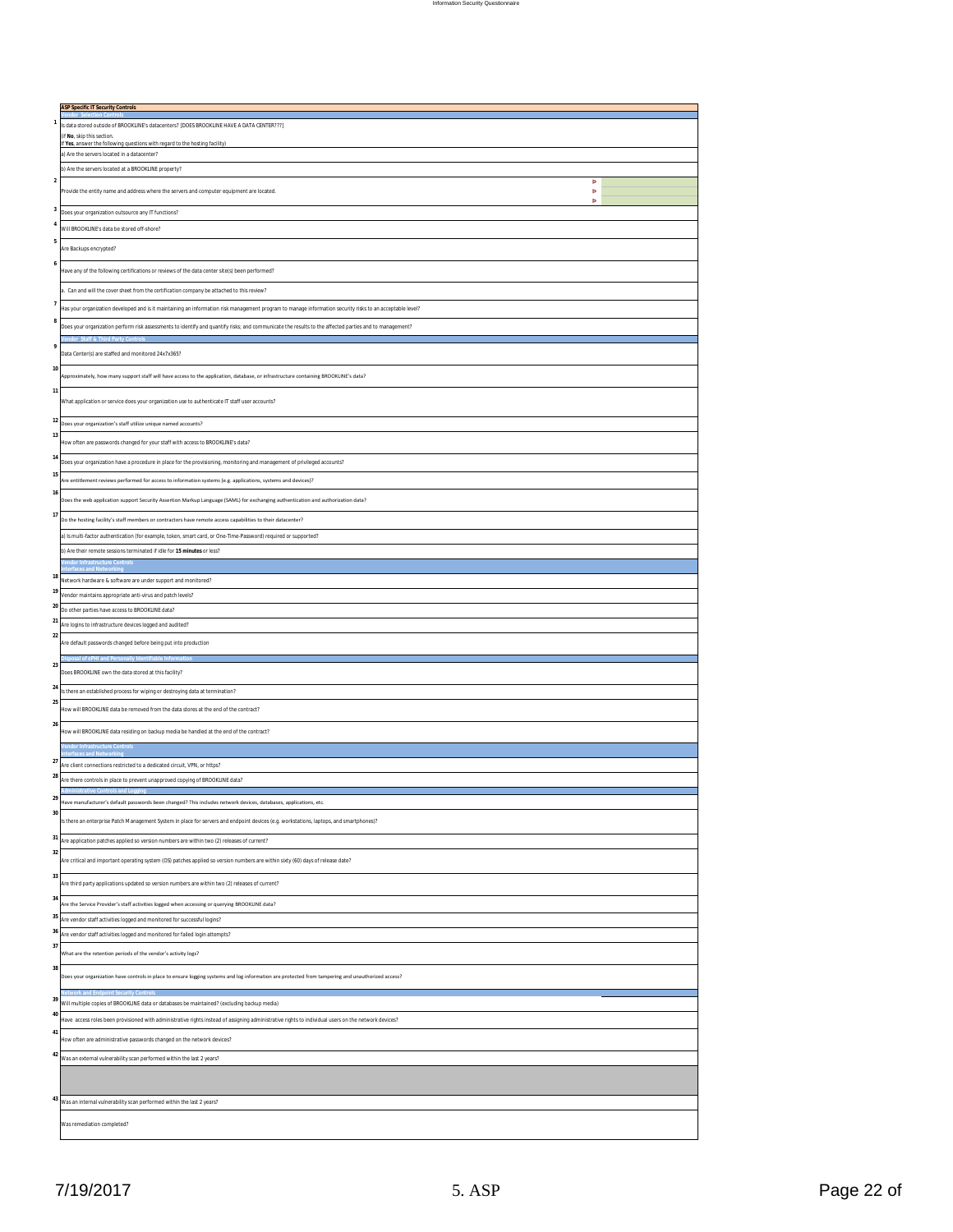| 44 |                                                                                                                                                                                                                                                                                                                                          |  |
|----|------------------------------------------------------------------------------------------------------------------------------------------------------------------------------------------------------------------------------------------------------------------------------------------------------------------------------------------|--|
|    | Are all network hardware devices (such as firewalls, routers and switches) under maintenance, support, and within two (2) versions of the current manufacturer's release?                                                                                                                                                                |  |
| 45 | Is there an intrusion prevention system (IPS) in place?                                                                                                                                                                                                                                                                                  |  |
| 46 | Is there an intrusion detection system (IDS) in place?                                                                                                                                                                                                                                                                                   |  |
| 47 | Is outbound internet traffic monitored for data loss prevention?                                                                                                                                                                                                                                                                         |  |
| 48 | Are there anti-virus, anti-spam, and anti-malware systems in place?                                                                                                                                                                                                                                                                      |  |
| 49 | Are there a Security Incident and Event Monitoring (SIEM) systems in place?                                                                                                                                                                                                                                                              |  |
|    | ndor Policie:                                                                                                                                                                                                                                                                                                                            |  |
|    | 50 Does your organization have policies for the following topics?<br>Computer Use Policy                                                                                                                                                                                                                                                 |  |
|    | This policy establishes rules and guidelines for the use of all computing devices, including desktops, laptops, smartphones, handheld devices and any other network enabled devices.                                                                                                                                                     |  |
|    | Password Policy                                                                                                                                                                                                                                                                                                                          |  |
|    | This policy establishes a list of requirements for the development and use of passwords that control access to computer systems and networks to protect data.                                                                                                                                                                            |  |
|    | Mobile Device Policy                                                                                                                                                                                                                                                                                                                     |  |
|    | This policy establishes quidelines for using cellular/Smartphone devices (for example, BlackBerry, iPhone, iPad, iPod Touch, Air Cards, Android based devices, and cell phones).                                                                                                                                                         |  |
|    | d. Incident Response Policy                                                                                                                                                                                                                                                                                                              |  |
|    | This policy establishes procedures for defining, documenting, and responding to information security incidents.                                                                                                                                                                                                                          |  |
|    | <b>Sanction Policy</b>                                                                                                                                                                                                                                                                                                                   |  |
|    | This policy establishes corrective actions for employees not following approved corporate policies.                                                                                                                                                                                                                                      |  |
|    | Change Management Policy                                                                                                                                                                                                                                                                                                                 |  |
|    | This policy establishes a consistent and systematic approach is used for modifying the IT resources of the approved vendor. The intent is to streamline processes while mitigating security vulnerabilities and potential loss                                                                                                           |  |
|    | system outages. Modifications to IT resources require serious forethought, testing, appropriate communication and post-change evaluation.                                                                                                                                                                                                |  |
|    | <b>Business Continuity and Disaster Recovery</b>                                                                                                                                                                                                                                                                                         |  |
|    | Policy                                                                                                                                                                                                                                                                                                                                   |  |
|    | This policy establishes strategies for recovering key systems, business processes and data in the event of an emergency situation or other significant occurrence which disrupts critical business operations. The goal is to<br>vendor has key data and processes identified prior to an event occurrence to minimize potential impact. |  |
|    | h. Email Usage Policy                                                                                                                                                                                                                                                                                                                    |  |
|    | The policy must address information security related to the exchange of data between users via email and address safeguards against unauthorized access, monitoring to help prevent security breaches, and maintain confidenti<br>of data. The policy must define the authorized and appropriate use of the vendor's email system.       |  |
|    | <b>Encryption Policy</b>                                                                                                                                                                                                                                                                                                                 |  |
|    | This policy establishes encryption safeguards to ensure data authenticity and integrity where reasonable and appropriate, and in accordance with applicable laws and regulations.                                                                                                                                                        |  |
|    | Are written security policies provided to staff?                                                                                                                                                                                                                                                                                         |  |
| 52 | Are the information security policies reviewed at least annually; or if significant changes occur in the organizational environment, business circumstances, legal conditions, or technical environment to ensure its continui<br>adequacy and effectiveness?                                                                            |  |
|    | 53 Does your organization monitor and review the services, reports and records provided by third parties and are audits carried out regularly to govern and maintain compliance with the service delivery agreements?                                                                                                                    |  |
|    |                                                                                                                                                                                                                                                                                                                                          |  |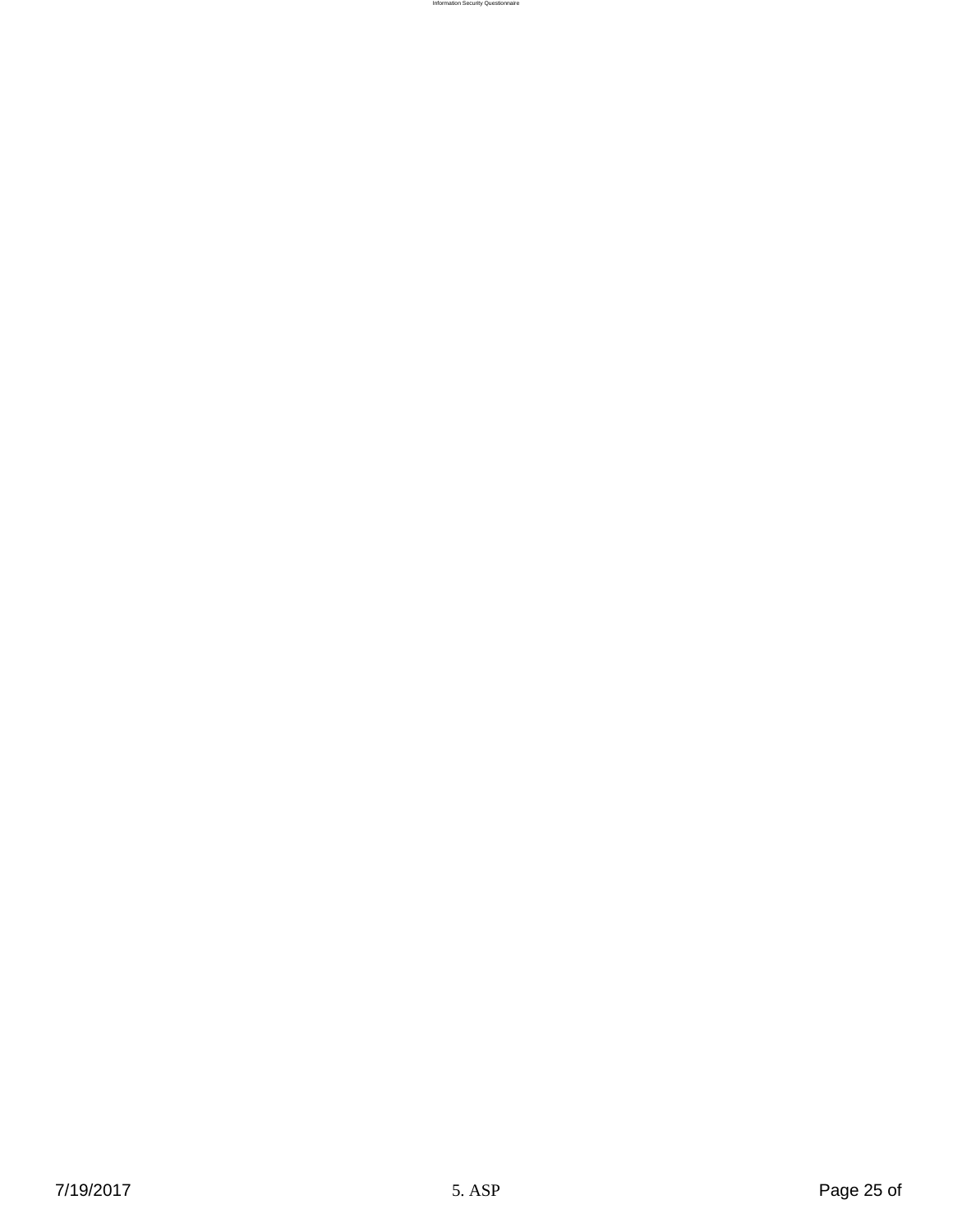|                                                                                                                      |                  |                |                  |                                  |                |                | Weighted                |                                                                               |
|----------------------------------------------------------------------------------------------------------------------|------------------|----------------|------------------|----------------------------------|----------------|----------------|-------------------------|-------------------------------------------------------------------------------|
|                                                                                                                      | Weight           | high<br>score  | high<br>weight   | criteria<br>score                | radio<br>value | score          | <b>Score</b><br>${C*H}$ |                                                                               |
| <b>BCP / DR Controls</b>                                                                                             |                  |                |                  |                                  |                |                |                         |                                                                               |
| <b>Business Requirements</b><br>1                                                                                    |                  |                |                  |                                  |                |                |                         | Public safety/service                                                         |
|                                                                                                                      |                  |                |                  | 5                                |                |                |                         | Severely impacted                                                             |
|                                                                                                                      | 3                | 5              | 15               | 3                                | $\mathbf{3}$   | $\mathbf{1}$   | 3                       | Moderately impacted                                                           |
|                                                                                                                      |                  |                |                  | $\mathbf{1}$                     |                |                |                         | Little to no impact                                                           |
| If this application were unavailable, what would be the public<br>safety/service or business/financial impact?       |                  |                |                  |                                  |                |                |                         | <b>Business/Financial</b>                                                     |
|                                                                                                                      |                  |                |                  | 5                                |                |                |                         | Severely impacted                                                             |
|                                                                                                                      | 3                | 5              | 15               | 3                                | $\mathbf{3}$   | $\mathbf{1}$   | 3                       | Moderately impacted                                                           |
|                                                                                                                      |                  |                |                  | $\mathbf{1}$                     |                |                |                         | Little to no impact                                                           |
| 2                                                                                                                    |                  |                |                  | 3                                |                |                |                         | A. Underlying backbone or core infrastructure                                 |
|                                                                                                                      |                  |                |                  |                                  |                |                |                         | layer services.                                                               |
|                                                                                                                      |                  |                |                  | 3                                |                |                |                         | <b>B</b> . Core public safety.<br>C. Electronic enterprise communication tool |
|                                                                                                                      |                  |                |                  | 2                                |                |                |                         | critical for public safety                                                    |
|                                                                                                                      |                  |                |                  | 2                                |                |                |                         | D. Ancillary public services.                                                 |
|                                                                                                                      |                  |                |                  | $\overline{2}$                   |                |                |                         | <b>E.</b> Critical Printing services                                          |
| What does this application most closely support? Select the<br>most appropriate category. Select one (1) choice only | $\mathbf 0$      | 3              | 0                | 2                                | 3              | $\overline{2}$ | $\boldsymbol{0}$        | F. Critical Business or Financial application (non-                           |
|                                                                                                                      |                  |                |                  |                                  |                |                |                         | bublic service)<br>G. Non-Critical Business application for standalone        |
|                                                                                                                      |                  |                |                  | $\mathbf{1}$                     |                |                |                         | departments                                                                   |
|                                                                                                                      |                  |                |                  | $\mathbf{1}$                     |                |                |                         | H. Non-Critical Infrastructure Utility                                        |
|                                                                                                                      |                  |                |                  | $\mathbf{1}$                     |                |                |                         | I. Used for Historical Data only                                              |
|                                                                                                                      |                  |                |                  | $\mathbf{1}$                     |                |                |                         | J. Other minor discretionary service or business                              |
| 3                                                                                                                    |                  |                |                  |                                  |                |                |                         | process.                                                                      |
|                                                                                                                      |                  |                |                  | 5                                |                |                |                         | $Ax$ / hour                                                                   |
| How long could the business operate if the application is<br>unavailable due to a hardware or software issue?        | $\mathbf 0$      | 5              | 0                | 3                                | 4              | $\mathbf{1}$   | $\mathbf{0}$            | $B \ge 1$ hour to < 12 hours                                                  |
|                                                                                                                      |                  |                |                  | $\mathbf{1}$                     |                |                |                         | $C. > 12$ hours to < 24 hours                                                 |
| 4                                                                                                                    |                  |                |                  | $\mathbf{1}$                     |                |                |                         | $D. > 24$ hours                                                               |
| Is data stored outside of BROOKLINE's datacenters?                                                                   | 3                | $\mathbf{1}$   | 3                | $\mathbf{1}$<br>$\boldsymbol{0}$ | $\mathbf{1}$   | $\mathbf{1}$   | 3                       | Yes<br><b>No</b>                                                              |
|                                                                                                                      | 9                | 19             | 33               | 27.27%                           |                |                | 9                       |                                                                               |
| <b>General BCP / DR Strategy</b>                                                                                     |                  |                |                  |                                  |                |                |                         | Date Approved/Embedded Approval                                               |
| The Service Provider should complete the following section.                                                          |                  |                |                  |                                  |                |                |                         |                                                                               |
| <b>General BCP / DR Strategy</b>                                                                                     |                  |                |                  |                                  |                |                |                         |                                                                               |
| 5                                                                                                                    |                  |                |                  | $\mathbf{1}$                     |                |                |                         | Yes                                                                           |
| Do you have documented plans for Business Continuity and IT<br>Disaster Recovery (DR)?                               | 5                | 3              | 15               |                                  | $\mathbf{1}$   | $\mathbf{1}$   | 5                       |                                                                               |
|                                                                                                                      |                  |                |                  | 3                                |                |                |                         | No.                                                                           |
| 6 Do your plans include the following information?                                                                   |                  |                |                  |                                  |                |                |                         |                                                                               |
| a) Activation plan for your Alternate Backup Site                                                                    | $\boldsymbol{0}$ | 3              | $\boldsymbol{0}$ | $\mathbf{1}$                     | $\mathbf{1}$   | $\mathbf{1}$   | $\pmb{0}$               | Yes                                                                           |
|                                                                                                                      |                  |                |                  | 3                                |                |                |                         | No                                                                            |
|                                                                                                                      |                  |                |                  | $\mathbf{1}$                     |                |                |                         | Yes                                                                           |
| b) Crisis Communication Plan                                                                                         | $\boldsymbol{0}$ | 3              | 0                | 3                                | $\mathbf{1}$   | $\overline{1}$ | $\pmb{0}$               | No                                                                            |
|                                                                                                                      |                  |                |                  |                                  |                |                |                         |                                                                               |
| c) Resource Mobilization Plan for recovery activities                                                                | $\boldsymbol{0}$ | 3              | 0                | $\mathbf{1}$                     | $\mathbf{1}$   | $\mathbf{1}$   | $\pmb{0}$               | Yes                                                                           |
|                                                                                                                      |                  |                |                  | 3                                |                |                |                         | No                                                                            |
| d) Step-by-Step Failover Procedures (detailed tasks,<br>roles/responsibilities, resources and estimated task         |                  |                |                  | $\mathbf{1}$                     |                |                |                         | Yes                                                                           |
| timeframe)                                                                                                           | $\boldsymbol{0}$ | 3              | 0                | 3                                | $\mathbf{1}$   | $\mathbf{1}$   | $\pmb{0}$               | No                                                                            |
|                                                                                                                      |                  |                |                  |                                  |                |                |                         |                                                                               |
| e) Emergency Mode Operations Plan                                                                                    | $\boldsymbol{0}$ | 3              | 0                | $\mathbf{1}$                     | $\mathbf{1}$   | $\overline{1}$ | $\pmb{0}$               | Yes                                                                           |
|                                                                                                                      |                  |                |                  | 3                                |                |                |                         | No                                                                            |
|                                                                                                                      |                  |                |                  |                                  |                |                |                         |                                                                               |
| f) Data Backup Plan                                                                                                  | $\boldsymbol{0}$ | 3              | 0                | $\mathbf{1}$                     | $\mathbf{1}$   | $\mathbf{1}$   | 0                       | Yes                                                                           |
|                                                                                                                      |                  |                |                  | 3                                |                |                |                         | No                                                                            |
| 7 Is your Business Continuity and IT Disaster Recovery program<br>regulated and/or audited by a Regulatory Agency?   | $\mathbf{1}$     | $\overline{c}$ | $\overline{2}$   | $\mathbf{1}$                     | $\overline{2}$ | $\overline{2}$ | $\overline{\mathbf{2}}$ | Yes                                                                           |
|                                                                                                                      |                  |                |                  |                                  |                |                |                         |                                                                               |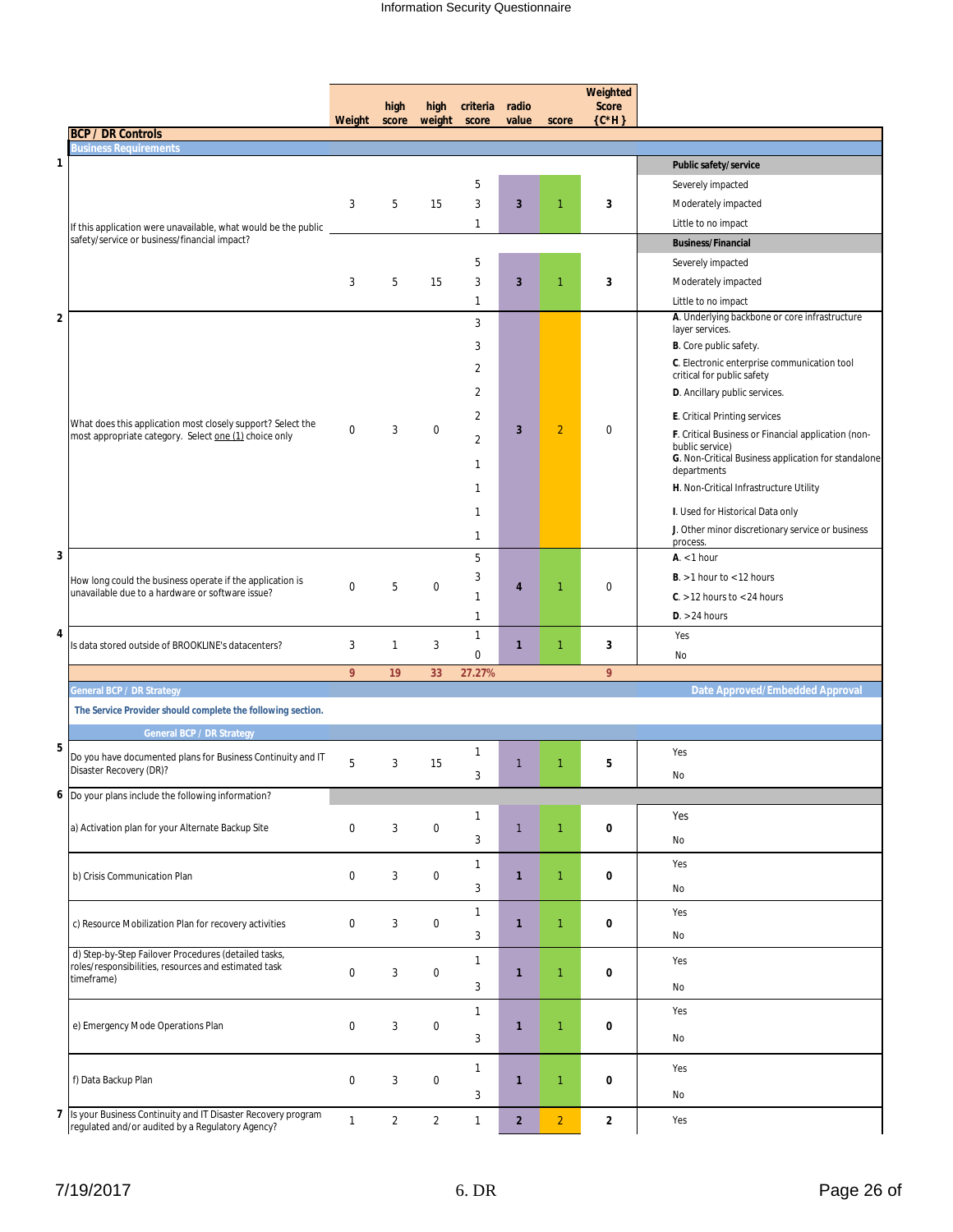|    | regulated and/or audited by a Regulatory Agency?                                                                     | $\blacksquare$ | $\angle$ | $\angle$         | 2              |                         |                | ∠           | No                           |
|----|----------------------------------------------------------------------------------------------------------------------|----------------|----------|------------------|----------------|-------------------------|----------------|-------------|------------------------------|
| 8  | Do you have a dedicated team of professionals focused on the                                                         |                |          |                  | $\mathbf{1}$   |                         |                |             | Yes                          |
|    | continuity and recovery of your service capabilities?                                                                | 3              | 3        | 9                | 3              | $\mathbf{1}$            | $\mathbf{1}$   | 3           | No                           |
|    |                                                                                                                      |                |          |                  |                |                         |                |             |                              |
|    | If yes, list the service provider's<br>name on the notes page.                                                       |                |          |                  |                |                         |                |             |                              |
| 9  | Have you ever activated your DR Plan? If yes, explain on the                                                         | $\mathbf 0$    | 3        | $\boldsymbol{0}$ | 1              | $\overline{2}$          | 3              | $\mathbf 0$ | Yes                          |
|    | notes page.                                                                                                          |                |          |                  | 3              |                         |                |             | No                           |
| 10 | Does your recovery plan require services of other third party                                                        | 3              | 3        | 9                | 3              | $\mathbf{1}$            | 3              | 9           | Yes                          |
|    | service providers? If yes, explain on the notes page.                                                                |                |          |                  | 0              |                         |                |             | No                           |
| 11 |                                                                                                                      |                |          |                  | $\mathbf{1}$   |                         |                |             | 15-30 minutes                |
|    | At what point would you formally declare a disaster during a                                                         | 5              | 5        | 25               | $\overline{2}$ | $\overline{\mathbf{3}}$ | 3              | 15          | < 1 hour                     |
|    | significant operational disruptive event?                                                                            |                |          |                  | 3              |                         |                |             | < 4 hour                     |
|    |                                                                                                                      |                |          |                  | 5              |                         |                |             | Other, explain on notes page |
| 12 |                                                                                                                      |                |          |                  | $\mathbf{1}$   |                         |                |             | <b>BROOKLINE</b>             |
|    | Who has the decision making authority to declare a disaster?                                                         | 5              | 3        | 15               | 3              | $\overline{\mathbf{3}}$ | $\overline{2}$ | 10          | Service Provider             |
|    |                                                                                                                      |                |          |                  | 2              |                         |                |             | Both                         |
| 13 |                                                                                                                      |                |          |                  | $\mathbf{1}$   |                         |                |             | 15-30 minutes                |
|    |                                                                                                                      |                |          |                  | $\overline{c}$ |                         |                |             | $<$ 1 hour                   |
|    | Specify the Recovery Time Objective (RTO) you are<br>contractually capable of providing to BROOKLINE at your         | 3              | 5        | 15               | 3              | $\overline{\mathbf{3}}$ | 3              | 9           | < 4 hour                     |
|    | alternate data center.                                                                                               |                |          |                  | 4              |                         |                |             | < 24 hours                   |
|    |                                                                                                                      |                |          |                  | 5              |                         |                |             | Other, explain on notes page |
| 14 |                                                                                                                      |                |          |                  | $\mathbf{1}$   |                         |                |             | Zero Data Loss               |
|    |                                                                                                                      |                |          |                  | $\mathbf{1}$   |                         |                |             | $<$ 1 hour                   |
|    | Specify (in hours) what Recovery Point Objective (RPO) you are<br>contractually capable of delivering to BROOKLINE.  | 3              | 5        | 15               | $\mathbf{1}$   | $\overline{\mathbf{3}}$ | $\mathbf{1}$   | 3           | < 4 hour                     |
|    |                                                                                                                      |                |          |                  | 3              |                         |                |             | < 24 hours                   |
|    |                                                                                                                      |                |          |                  | 5              |                         |                |             | Other, explain on notes page |
| 15 | Can you meet the Data Backup and Data Retention                                                                      |                |          |                  | $\mathbf{1}$   |                         |                |             | Yes                          |
|    | requirements specified in question 3? Please explain your<br>answer on the notes page.                               | 3              | 5        | 15               | 5              | $\mathbf{1}$            | $\overline{1}$ | 3           | No                           |
| 16 |                                                                                                                      |                |          |                  | $\mathbf{1}$   |                         |                |             | Hardware Encryption          |
|    | Are backups encrypted?                                                                                               | 3              | 5        | 15               | $\mathbf{1}$   | $\mathbf{1}$            | $\mathbf{1}$   | 3           | Software Encryption          |
|    |                                                                                                                      |                |          |                  | 5              |                         |                |             | Not Encrypted                |
| 17 | If data were lost, are you able to recreate it?                                                                      |                |          |                  | 1              |                         |                |             | Yes                          |
|    | (If yes, please explain on the Notes page: How this would be<br>done and how far back would you be able to do this?) | 3              | 5        | 15               | 5              | $\mathbf{1}$            | $\mathbf{1}$   | 3           | No                           |
| 18 | Can you provide BROOKLINE with a physical tour of your                                                               |                |          |                  | $\mathbf{1}$   |                         |                |             | Yes                          |
|    | Primary or Alternate Data Center if requested? If no, explain<br>on the notes page)                                  | $\mathbf{1}$   | 3        | 3                |                | $\mathbf{1}$            | 1              | 1           |                              |
|    |                                                                                                                      |                |          |                  | 3              |                         |                |             | No                           |
|    | <b>Data Center Information</b>                                                                                       | 41             | 71       | 162              | 46.30%         |                         |                | 75          |                              |
|    | The Service Provider should complete the following section.                                                          |                |          |                  |                |                         |                |             |                              |
| 19 | <b>Primary Data Center</b>                                                                                           |                |          |                  |                |                         |                |             |                              |
|    | Do you operate and maintain your own Primary Data Center                                                             | 5              | 5        | 25               | 1              | $\overline{2}$          | $\overline{5}$ | 25          | Yes                          |
|    |                                                                                                                      |                |          |                  | 5              |                         |                |             | No                           |
|    | a) Do you use an external service provider for your Primary<br>Data Center?                                          | 5              | 5        | 25               | $\mathbf{1}$   | $\mathbf{1}$            | $\mathbf{1}$   | 5           | Yes                          |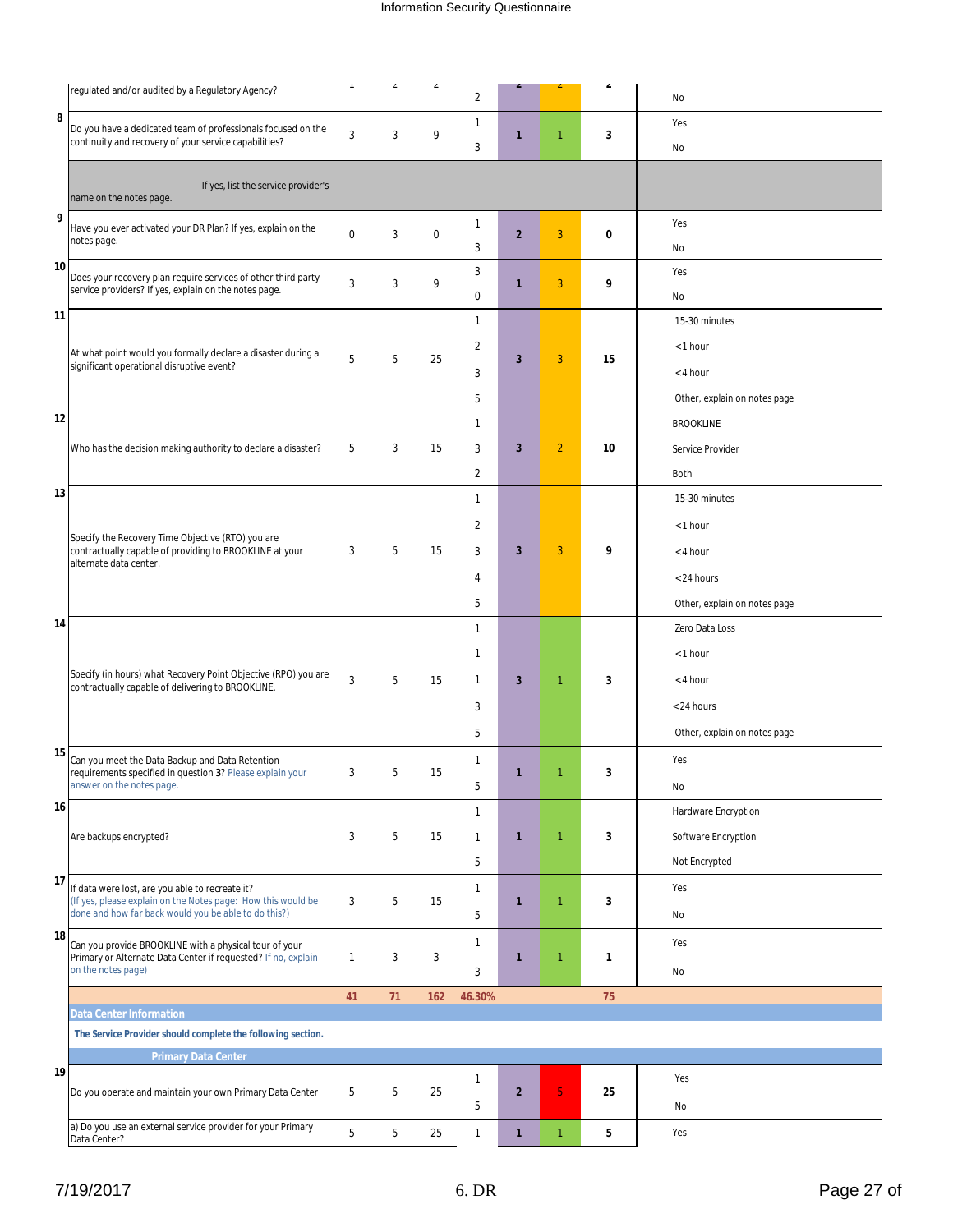|    | Data Center?                                                                                                               | $\cup$         | $\cup$         | $\angle$ | 5                 |                |                | $\upsilon$     |   | No                               |
|----|----------------------------------------------------------------------------------------------------------------------------|----------------|----------------|----------|-------------------|----------------|----------------|----------------|---|----------------------------------|
| 20 |                                                                                                                            |                |                |          |                   |                |                |                | Þ | $\Omega$                         |
|    | b) Provide the name and address of the Primary Data Center.                                                                |                |                |          |                   |                |                |                | Þ | $\bf{0}$                         |
|    |                                                                                                                            |                |                |          |                   |                |                |                | Þ |                                  |
| 21 |                                                                                                                            |                |                |          | $\overline{4}$    |                |                |                |   | Tier 1 (99.671%)                 |
|    |                                                                                                                            |                |                |          | 3                 |                |                |                |   | Tier 2 (99.741%)                 |
|    | What is the Tier rating (as defined by the Uptime Institute) of<br>the Primary Data Center?                                | 3              | 5              | 15       | $\overline{2}$    | 3              | $\overline{2}$ | 9              |   | Tier 3 (99.982%)                 |
|    |                                                                                                                            |                |                |          | 1                 |                |                |                |   | Tier 4 (99.995%)                 |
|    |                                                                                                                            |                |                |          | 5                 |                |                |                |   | None. Explain on the notes page  |
| 22 |                                                                                                                            |                |                |          | $\mathbf{1}$      |                |                |                |   | Yes                              |
|    | Do you maintain an encrypted copy of all primary production<br>data off site?                                              | 5              | 5              | 25       | 5                 | $\overline{2}$ | 5              | 25             |   | No                               |
| 23 |                                                                                                                            |                |                |          | $\mathbf{1}$      |                |                |                |   | Yes                              |
|    | Do you maintain an application image for recovery purposes?                                                                | 5              | 5              | 25       |                   | 1              | 1              | 5              |   |                                  |
| 24 |                                                                                                                            |                |                |          | 5                 |                |                |                |   | No                               |
|    | Are your backups routinely verified and tested for recovery                                                                | 5              | 3              | 15       | $\mathbf{1}$      | 1              | 1              | 5              |   | Yes                              |
|    | purposes?                                                                                                                  |                |                |          | 3                 |                |                |                |   | No                               |
| 25 |                                                                                                                            |                |                |          | $\mathbf{1}$      |                |                |                |   | Yes                              |
|    | Is your primary data center staffed and monitored 24x7x365?                                                                | 3              | 5              | 15       | 5                 | $\mathbf{1}$   | $\mathbf{1}$   | 3              |   | No                               |
| 26 | Are there servers located in physically secured and                                                                        |                |                |          | $\mathbf{1}$      |                |                |                |   | Yes                              |
|    | environmentally controlled rooms? If yes, explain on the notes<br>page.                                                    | 5              | 5              | 25       | 5                 | 1              | $\mathbf{1}$   | 5              |   | No                               |
| 26 |                                                                                                                            |                |                |          | $\mathbf{1}$      |                |                |                |   | Yes                              |
|    | Are there systems in place to prevent theft of physical data<br>stores?                                                    | 5              | 3              | 15       |                   | 1              | $\mathbf{1}$   | 5              |   |                                  |
|    |                                                                                                                            |                |                |          | 3<br>$\mathbf{1}$ |                |                |                |   | No                               |
|    | 27 Do you have multiple network carriers for redundancy<br>supporting your Primary Data Center with separate points of     | 5              | 5              | 25       |                   | 1              | 1              | 5              |   | Yes                              |
| 28 | ingress and egress?                                                                                                        |                |                |          | 5                 |                |                |                |   | No                               |
|    | Do other companies or organizations use computing resources<br>that reside in the same location as the Primary Data Center | $\mathbf{1}$   | 3              | 3        | 3                 | $\mathbf{1}$   | 3              | 3              |   | Yes                              |
|    |                                                                                                                            |                |                |          | $\mathbf{1}$      |                |                |                |   | No                               |
|    | 29 Will BROOKLINE data be located in a shared database or one<br>separated from other clients of the vendor?               |                |                |          | 1                 |                |                |                |   | Standalone                       |
|    | If shared, explain how BROOKLINE data and access to it are<br>separated from other customers' data.                        | $\overline{2}$ | 3              | 6        | 3                 | 1              | 1              | $\overline{2}$ |   | Shared                           |
| 30 |                                                                                                                            |                |                |          |                   |                |                |                |   | <b>FM 200 Gas</b>                |
|    | What fire detection and suppression system is used in your                                                                 |                |                |          |                   |                |                |                |   |                                  |
|    | Primary Data Center?                                                                                                       | 3              | 3              | 9        | $\mathbf{1}$      |                | $\overline{0}$ | 0              |   | Pre-action Dry Pipe              |
|    |                                                                                                                            |                |                |          | $\mathbf{1}$      |                |                |                |   | Other, explain on the notes page |
| 31 |                                                                                                                            |                |                |          | $\mathbf{1}$      |                |                |                |   | Key card                         |
|    | What types of physical security and currently in place at your                                                             | 3              | $\overline{4}$ | 12       | $\mathbf{1}$      |                | $\overline{0}$ | $\bf{0}$       |   | <b>Bio-metrics</b>               |
|    | Primary Data Center?                                                                                                       |                |                |          | $\mathbf{1}$      |                |                |                |   | CCTY/Security Cameras            |
|    |                                                                                                                            |                |                |          | $\mathbf{1}$      |                |                |                |   | Other, explain on the notes page |
|    |                                                                                                                            | 55             | 59             | 240      | 40.42%            |                |                | 97             |   |                                  |
| 32 | <b>Alternate Data Center</b>                                                                                               |                |                |          |                   |                |                |                |   |                                  |
|    | Do you operate and maintain your own Alternate Data<br>Center?                                                             | 3              | 5              | 15       | $\mathbf{1}$      | $\overline{2}$ | 5              | 15             |   | Yes                              |
|    |                                                                                                                            |                |                |          | 5                 |                |                |                |   | No                               |
|    | a) Do you use an external service provider for your Alternate                                                              | 3              | 5              | 15       | 1                 | 1              | 1              | 3              |   | Yes                              |
|    | Data Center?                                                                                                               |                |                |          | 5                 |                |                |                |   | No                               |
| 33 | b) Provide the name and address of the Alternate Data Center.                                                              |                |                |          |                   |                |                |                | Þ |                                  |
|    |                                                                                                                            |                |                |          |                   |                |                |                | Þ |                                  |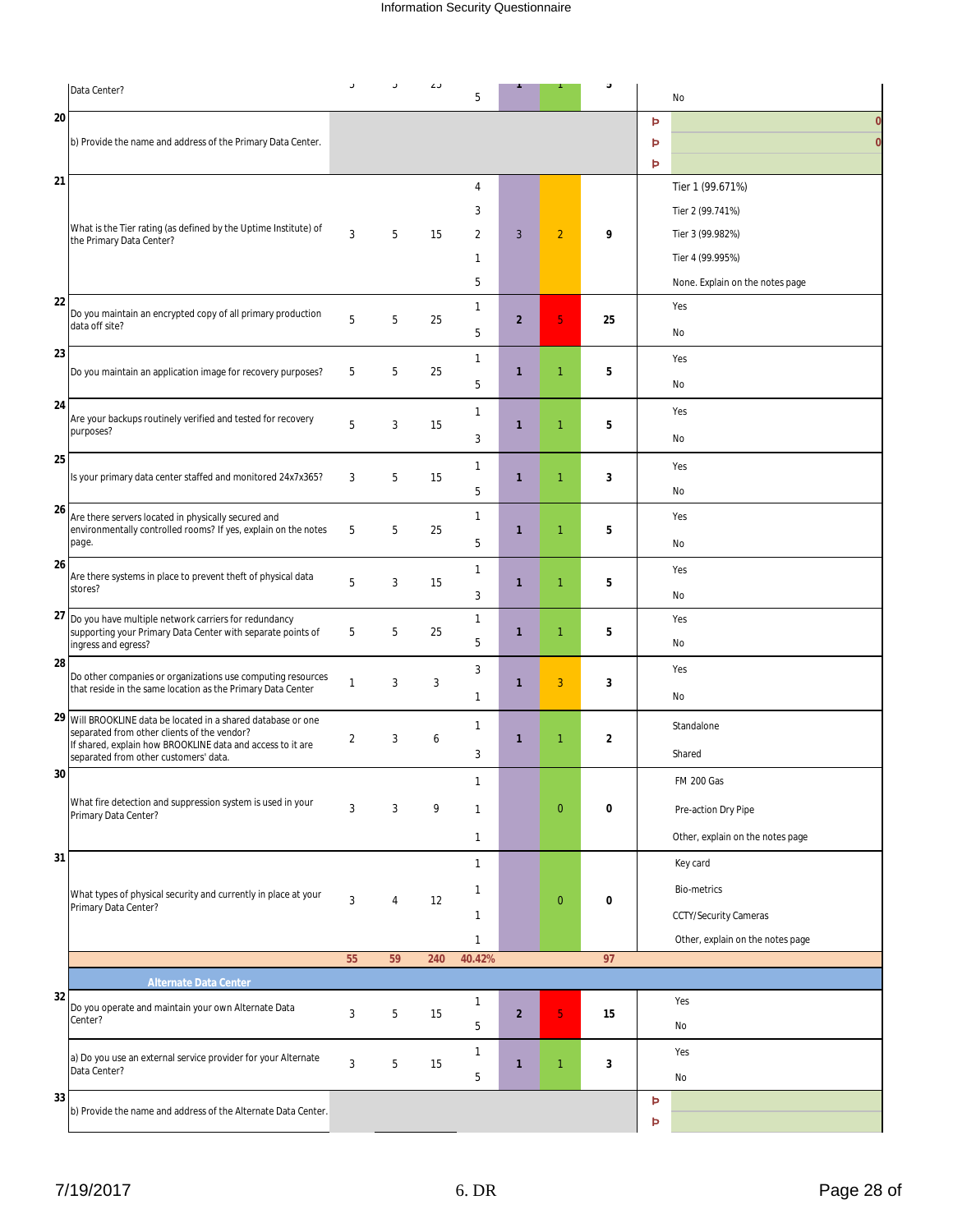|    |                                                                                                                   |              |                  |             |                   |                         |                |              | Þ                                |
|----|-------------------------------------------------------------------------------------------------------------------|--------------|------------------|-------------|-------------------|-------------------------|----------------|--------------|----------------------------------|
| 34 |                                                                                                                   |              |                  |             | 4                 |                         |                |              | Tier 1 (99.671%)                 |
|    |                                                                                                                   |              |                  |             | 3                 |                         |                |              | Tier 2 (99.741%)                 |
|    | What is the Tier rating (as defined by the Uptime Institute) of<br>the Primary Data Center?                       | 3            | 5                | 15          | $\overline{2}$    | $\overline{\mathbf{3}}$ | $\overline{2}$ | 9            | Tier 3 (99.982%)                 |
|    |                                                                                                                   |              |                  |             | $\mathbf{1}$      |                         |                |              | Tier 4 (99.995%)                 |
|    |                                                                                                                   |              |                  |             | 5                 |                         |                |              | None, explain on the notes page  |
| 35 |                                                                                                                   |              |                  |             | 3                 |                         |                |              | < 5 miles                        |
|    | What is the approximate physical distance between your                                                            |              |                  |             | $\overline{2}$    |                         |                |              | 5-25 miles                       |
|    | Primary Data Center and your Alternate Data Center?                                                               | 5            | 3                | 15          | $\mathbf{1}$      | 3                       | $\mathbf{1}$   | 5            | > 25 miles                       |
|    |                                                                                                                   |              |                  |             | 5                 |                         |                |              | Not applicable                   |
| 36 |                                                                                                                   |              |                  |             |                   |                         |                |              |                                  |
|    | How is your organization's Alternate Data Center configured to                                                    |              |                  |             | $\mathbf{1}$      |                         |                |              | Active/Active                    |
|    | provide redundant data services to BROOKLINE?                                                                     | 3            | 3                | 9           | $\overline{2}$    | $\overline{2}$          | $\overline{2}$ | 6            | Active/Passive                   |
|    |                                                                                                                   |              |                  |             | 3                 |                         |                |              | Other, specify on the notes page |
| 37 |                                                                                                                   |              |                  |             | $\mathbf{1}$      |                         |                |              | Synchronous                      |
|    | What methodology is in place to support data replication to<br>the Alternate Data Center?                         | 3            | 3                | 9           | $\overline{2}$    | $\overline{2}$          | $\overline{2}$ | 6            | Asynchronous                     |
|    |                                                                                                                   |              |                  |             | 3                 |                         |                |              | Other:                           |
| 38 |                                                                                                                   |              |                  |             | $\mathbf{1}$      |                         |                |              | Yes                              |
|    | Do you have multiple network carriers for redundancy<br>supporting your Alternate Data Center?                    | 3            | 5                | 15          | 5                 | 1                       | 1              | 3            | No                               |
| 39 |                                                                                                                   |              |                  |             |                   |                         |                |              | Yes                              |
|    | Is the processing capacity of your alternate Data Center<br>equivalent to support the BROOKLINE production needs? | 5            | 3                | 15          | $\mathbf{1}$      | 1                       | 1              | 5            |                                  |
|    | If no, explain the limitations on the notes page.                                                                 |              |                  |             | 3                 |                         |                |              | No                               |
| 40 | How long can you support full processing capacities from your                                                     |              |                  |             | 5                 |                         |                |              | < 1 week                         |
|    |                                                                                                                   | 5            | 5                | 25          | 3                 | 4                       | 1              | 5            | < 4 weeks                        |
|    | Alternate Data Center?                                                                                            |              |                  |             | $\overline{2}$    |                         |                |              | 1-3 months                       |
|    |                                                                                                                   |              |                  |             | $\mathbf{1}$      |                         |                |              | > 3 months                       |
| 41 | Is your Alternate Data Center staffed and monitored                                                               | 3            | 5                | 15          | $\boldsymbol{0}$  | 1                       | $\mathbf{0}$   | 0            | Yes                              |
|    | 24x7x365?<br>42 Are the servers located in physically secured and                                                 |              |                  |             | 5                 |                         |                |              | No                               |
|    | environmentally controlled rooms? If yes, explain on the notes                                                    | 3            | 5                | 15          | $\mathbf{1}$<br>5 | 1                       | $\mathbf{1}$   | 3            | Yes<br>No                        |
|    | page.<br>43 Are the systems in place to prevent theft of physical servers or                                      |              |                  |             | 1                 |                         |                |              | Yes                              |
|    | data?<br>If yes, explain on the notes page.                                                                       | 3            | 3                | 9           | $\mathfrak{Z}$    | $\mathbf{1}$            | $\mathbf{1}$   | 3            | No                               |
| 44 |                                                                                                                   |              |                  |             | $\mathbf{1}$      |                         |                |              | Key card                         |
|    | What types of physical security are currently in place at your                                                    | 3            | 4                | 12          | $\mathbf{1}$      |                         | $\overline{0}$ | 0            | <b>Bio-metrics</b>               |
|    | Alternate Data Center?                                                                                            |              |                  |             | $\mathbf{1}$      |                         |                |              | <b>CCTV/Security Cameras</b>     |
|    |                                                                                                                   |              |                  |             | $\mathbf{1}$      |                         |                |              | Other, explain on the notes page |
|    | <b>Testing Options</b>                                                                                            | 45           | 54               | 184         | 34.24%            |                         |                | 63           |                                  |
|    | The Service Provider should complete the following section.                                                       |              |                  |             |                   |                         |                |              |                                  |
|    | <b>Testing</b>                                                                                                    |              |                  |             |                   |                         |                |              |                                  |
| 45 | Can you support a recovery exercise - conducted jointly with                                                      |              |                  |             | 1                 |                         |                |              | Yes                              |
|    | BROOKLINE- of the contracted services at your alternate data<br>center?                                           | $\mathbf{1}$ | 3                | 3           | 3                 | 1                       | $\mathbf{1}$   | $\mathbf{1}$ | No                               |
|    |                                                                                                                   |              |                  |             | $\mathbf{1}$      |                         |                |              |                                  |
|    |                                                                                                                   |              |                  |             |                   |                         |                |              | Annually                         |
|    | a) How often will exercises be conducted?                                                                         | $\mathbf 0$  | $\boldsymbol{0}$ | $\mathbf 0$ | $\mathbf{1}$      | 1                       | $\mathbf{1}$   | 0            | Semi-Annually                    |
|    |                                                                                                                   |              |                  |             | $\boldsymbol{0}$  |                         |                |              | Quarterly                        |

What types of exercises can be conducted jointly with What types of exercises<br>NorthBROOKLINEwell?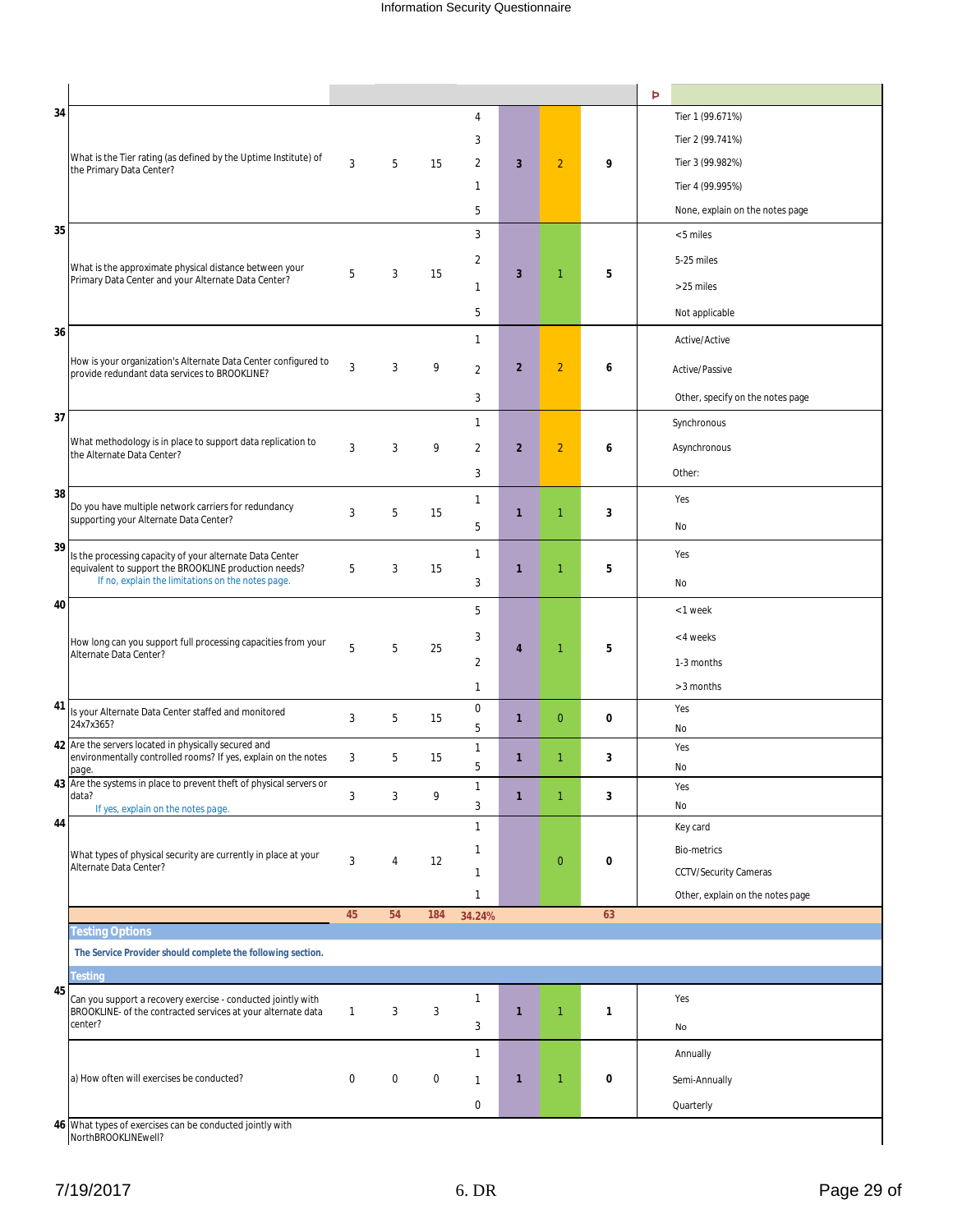|    | a) Tabletop Exercise - to review written Recovery                                                                                         |    |    | 3  |        |  |    | <b>Yes</b>                       |
|----|-------------------------------------------------------------------------------------------------------------------------------------------|----|----|----|--------|--|----|----------------------------------|
|    | Documentation including the recovery scripts.                                                                                             |    |    |    | 3      |  |    | <b>No</b>                        |
|    | b) Functional Exercise - to restore or recover the system on                                                                              |    | 3  | 6  |        |  | 2  | Yes                              |
|    | alternate hardware to validate application functionality in<br>parallel to production.                                                    |    |    |    | 3      |  |    | <b>No</b>                        |
|    | c) Full Redundancy Fallover/Fallback - to restore or recover<br>the system to alternate hardware and failover production                  |    |    |    |        |  |    | Yes                              |
|    | processing. Failback production processing to the production<br>hardware after system functionality and interoperability are<br>validated | 3  | 3  | 9  | 3      |  | 3  | <b>No</b>                        |
| 47 |                                                                                                                                           |    |    |    |        |  |    | >48                              |
|    |                                                                                                                                           |    |    | 15 |        |  |    | 24-48 hours                      |
|    | How many hours annually will be available to BROOKLINE for<br>testing?                                                                    | 3  | 5  |    | 3      |  | 3  | 12-23 hours                      |
|    |                                                                                                                                           |    |    |    |        |  |    | < 12 hours                       |
|    |                                                                                                                                           |    |    |    | 5      |  |    | No hours planned or blocked out. |
|    |                                                                                                                                           | 10 | 17 | 36 | 27.78% |  | 10 |                                  |

| . | co. | $\overline{ }$<br>OD. | 20.700<br>$O$ /0<br>- - - - | つらん |
|---|-----|-----------------------|-----------------------------|-----|
|   |     |                       |                             |     |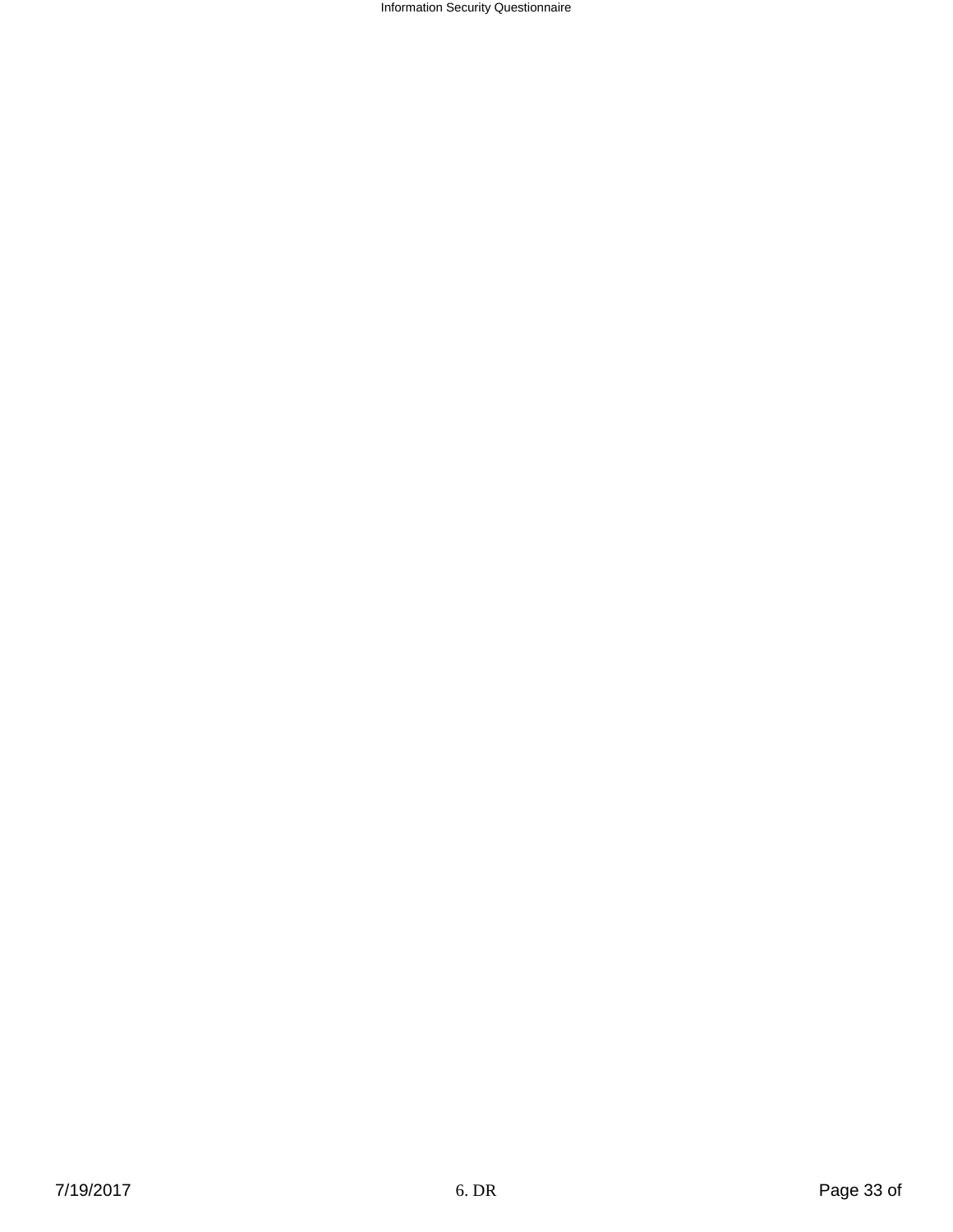What privacy regulations must be addressed for the use cases supported? What privacy controls or frameworks are employed? What notices are given and when are they given in the process of collecting information? Are there specific notices related to personal information? Are there specific notices related to an individual's privacy or data rights or actions? Are there specific policies in the case of children? Is the process opt in or opt out? Does any tracking take place before notice is given or consent obtained? Is a privacy point of contact provided? How is the privacy policy reviewed and maintained? Are privacy controls included in any internal or third party audits? Are there policies for other special conditions, such as automated processing, health information or other special data categories?

Are privacy controls included in logging?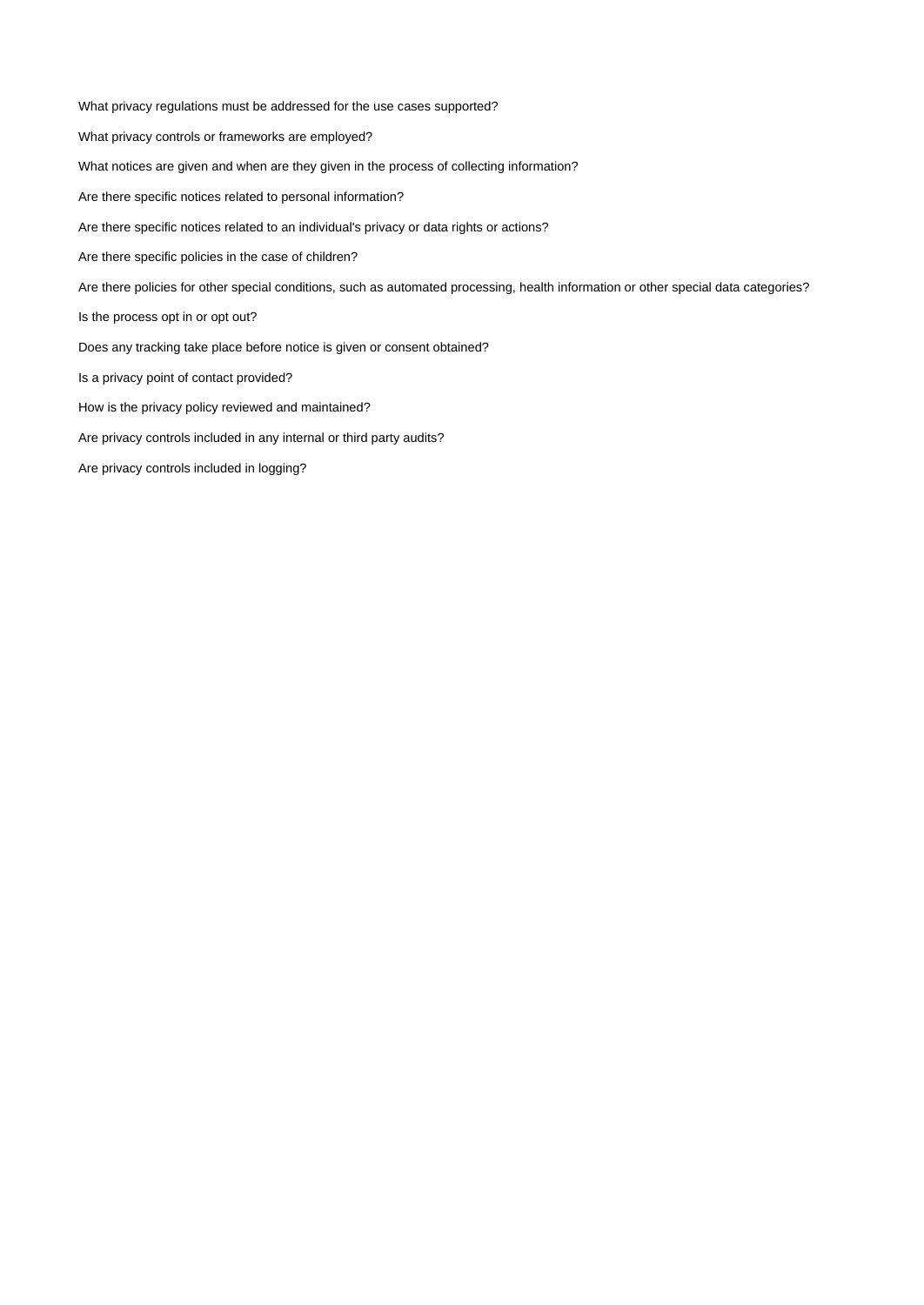|                                                        | $\pmb{0}$ |
|--------------------------------------------------------|-----------|
| <b>BROOKLINE Business Sponsor</b>                      |           |
| <b>Vendor Company</b>                                  | $\pmb{0}$ |
| <b>Application &amp; Version #</b><br>Notes & Comments | $\pmb{0}$ |
|                                                        |           |
|                                                        |           |
|                                                        |           |
|                                                        |           |
|                                                        |           |
|                                                        |           |
|                                                        |           |
|                                                        |           |
|                                                        |           |
|                                                        |           |
|                                                        |           |
|                                                        |           |
|                                                        |           |
|                                                        |           |
|                                                        |           |
|                                                        |           |
|                                                        |           |
|                                                        |           |
|                                                        |           |
|                                                        |           |
|                                                        |           |
|                                                        |           |
|                                                        |           |
|                                                        |           |
|                                                        |           |
|                                                        |           |
|                                                        |           |
|                                                        |           |
|                                                        |           |
|                                                        |           |
|                                                        |           |
|                                                        |           |
|                                                        |           |
|                                                        |           |
|                                                        |           |
|                                                        |           |
|                                                        |           |
|                                                        |           |
|                                                        |           |
|                                                        |           |
|                                                        |           |
|                                                        |           |
|                                                        |           |
|                                                        |           |
|                                                        |           |